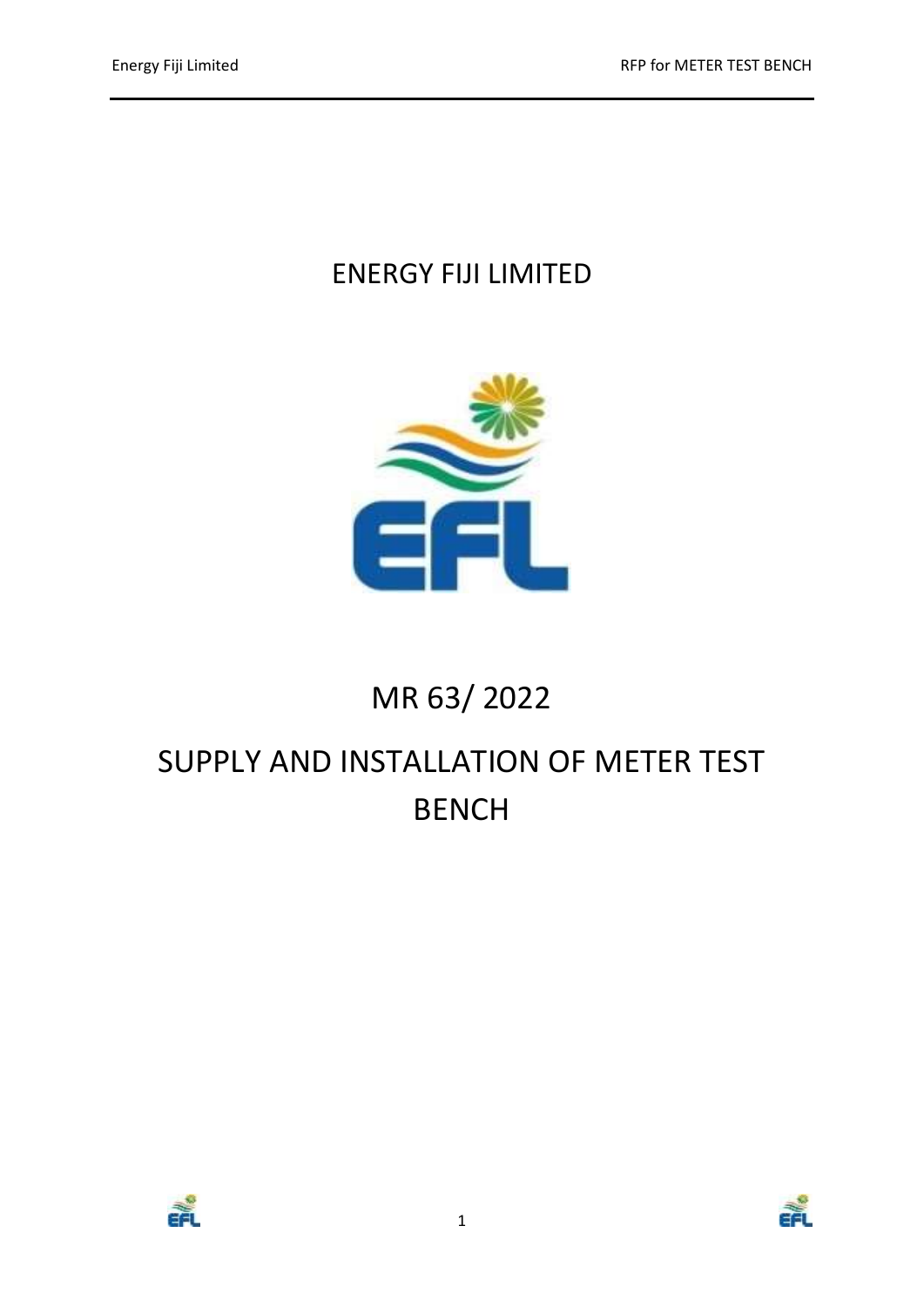# **Table of Contents**

| <b>SECTION 1:</b> |  |  |  |  |
|-------------------|--|--|--|--|
| 1.1               |  |  |  |  |
| 1.2               |  |  |  |  |
| <b>SECTION 2:</b> |  |  |  |  |
| 2.1               |  |  |  |  |
| 2.2               |  |  |  |  |
| 2.3               |  |  |  |  |
| 2.3.1.            |  |  |  |  |
| 2.3.2             |  |  |  |  |
| 2.4               |  |  |  |  |
| 2.5               |  |  |  |  |
| SECTION3:         |  |  |  |  |
| 3.1               |  |  |  |  |
| 3.2               |  |  |  |  |
| 3.3               |  |  |  |  |
| 3.4               |  |  |  |  |
| 3.5               |  |  |  |  |
| 3.5.1             |  |  |  |  |
| 3.5.2             |  |  |  |  |
| 3.5.3             |  |  |  |  |
| 3.5.4             |  |  |  |  |
| 3.5.5             |  |  |  |  |
| 3.6               |  |  |  |  |
| 3.7               |  |  |  |  |
| 3.8               |  |  |  |  |
| 3.9               |  |  |  |  |
| 3.10              |  |  |  |  |
| 3.11              |  |  |  |  |
| 3.12              |  |  |  |  |
| 3.13              |  |  |  |  |
| 3.14              |  |  |  |  |
| 3.15              |  |  |  |  |

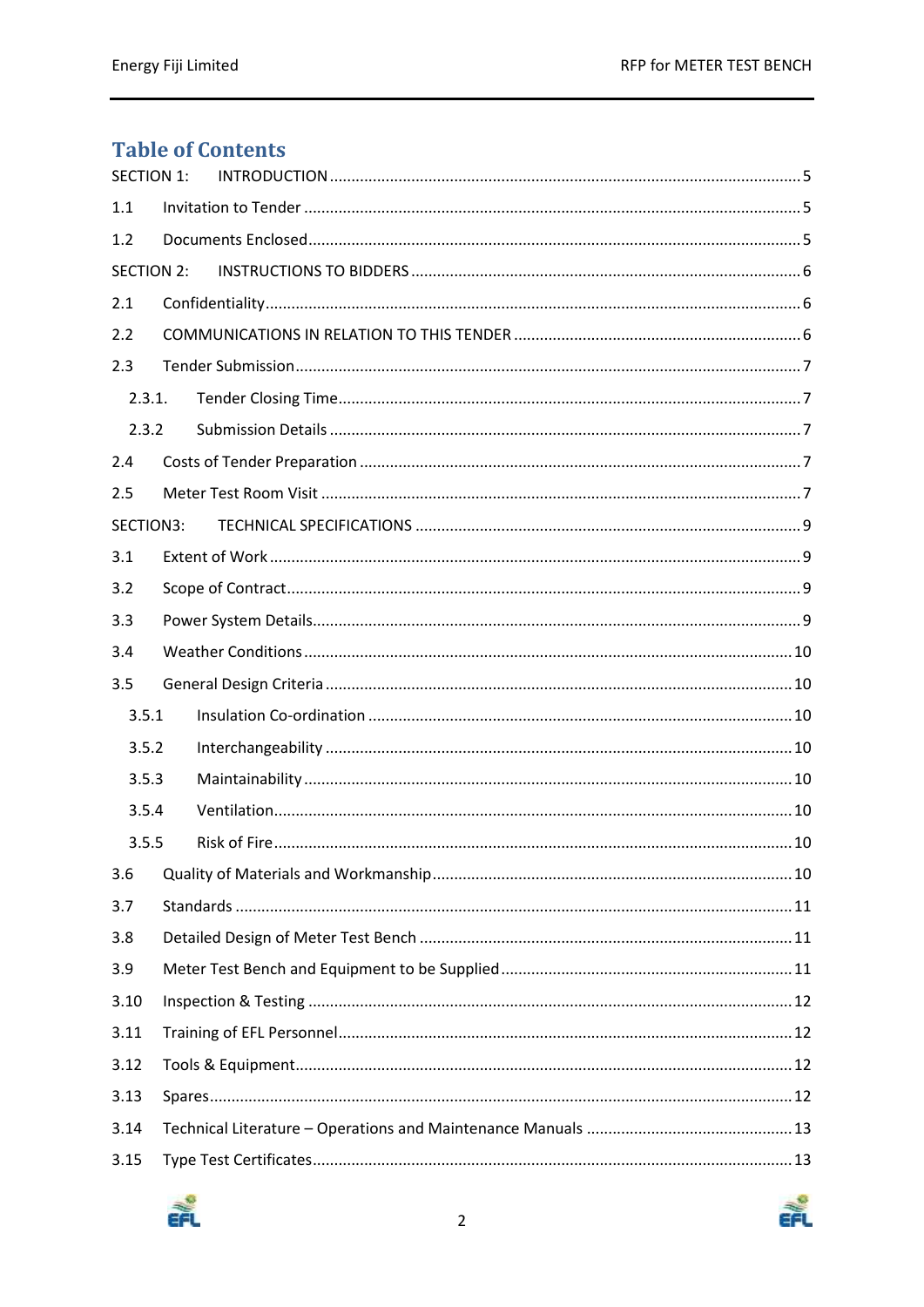| 3.16              |  |  |  |  |  |
|-------------------|--|--|--|--|--|
| 3.17              |  |  |  |  |  |
| 3.18              |  |  |  |  |  |
| 3.19              |  |  |  |  |  |
| <b>SECTION 4:</b> |  |  |  |  |  |
| 4.1               |  |  |  |  |  |
| 4.2               |  |  |  |  |  |
| 4.2.1             |  |  |  |  |  |
| 4.2.2             |  |  |  |  |  |
| 4.2.3             |  |  |  |  |  |
| 4.2.4             |  |  |  |  |  |
| 4.2.5             |  |  |  |  |  |
| 4.2.6             |  |  |  |  |  |
| 4.3               |  |  |  |  |  |
| 4.3.1             |  |  |  |  |  |
| 4.3.2             |  |  |  |  |  |
| 4.3.3             |  |  |  |  |  |
| 4.3.4             |  |  |  |  |  |
| 4.3.5             |  |  |  |  |  |
| 4.3.6             |  |  |  |  |  |
| 4.3.7             |  |  |  |  |  |
| 4.3.8             |  |  |  |  |  |
| 4.3.9             |  |  |  |  |  |
| 4.4               |  |  |  |  |  |
| 4.5               |  |  |  |  |  |
| 4.6               |  |  |  |  |  |
| 4.6.1             |  |  |  |  |  |
| 4.6.2             |  |  |  |  |  |
| 4.7               |  |  |  |  |  |
| 4.7.1             |  |  |  |  |  |
| 4.7.2             |  |  |  |  |  |
| 4.7.3             |  |  |  |  |  |
| 4.7.4             |  |  |  |  |  |

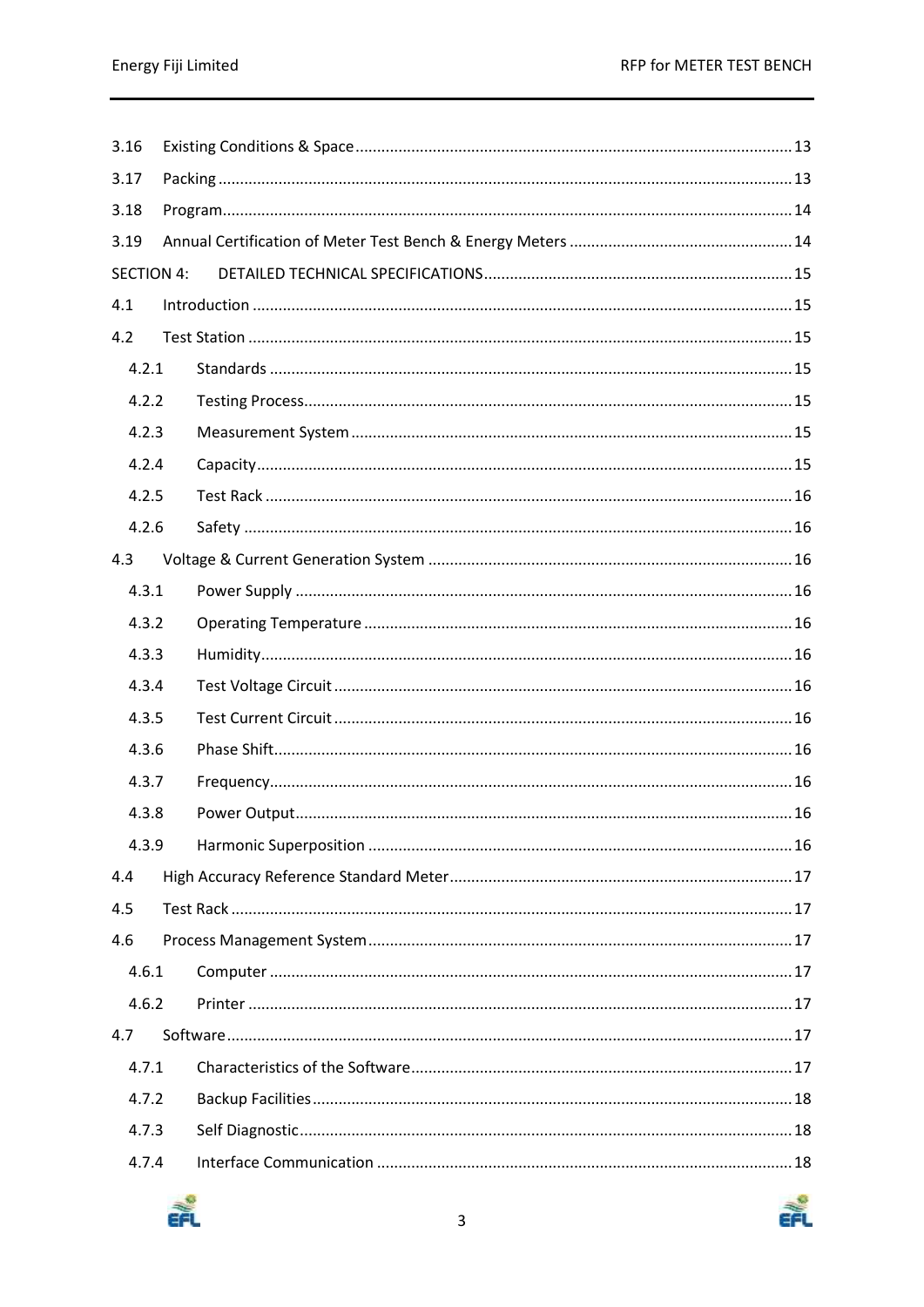| 4.7.6 |  |  |
|-------|--|--|
| 4.8   |  |  |
| 4.9   |  |  |
|       |  |  |
|       |  |  |
|       |  |  |
|       |  |  |



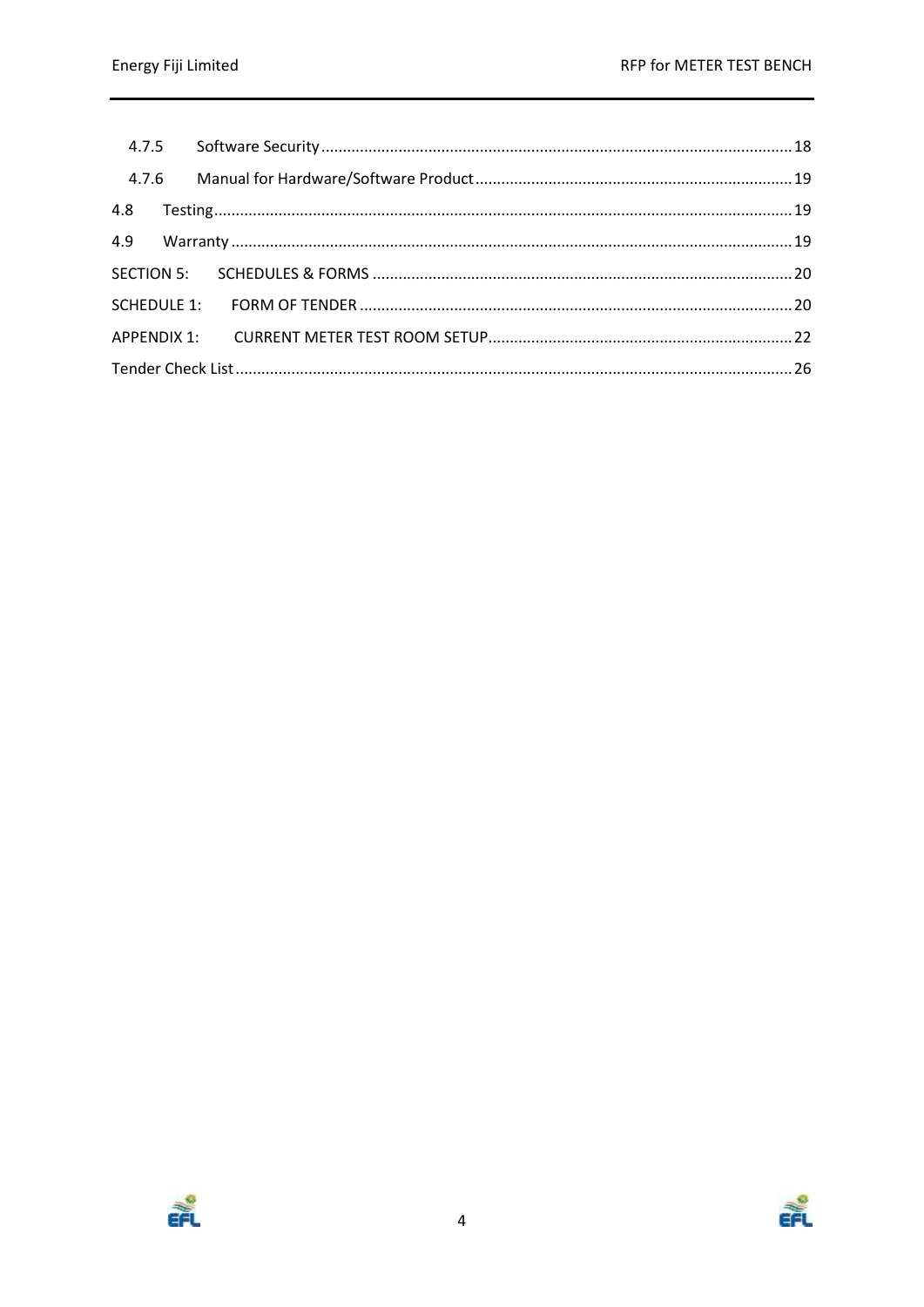# <span id="page-4-0"></span>**SECTION 1: INTRODUCTION**

Energy Fiji Limited (EFL) became a corporatized entity on 16th April 2018. It is responsible for the generation, transmission, distribution and retail of electricity throughout the main islands of Fiji.

EFL currently operates two Meter Testing Stations located in Suva and Lautoka and are currently tasked with testing all electricity meters which are used throughout the nation.

The demand for using new generation of energy metering continues to increase and besides this, we have a failing asset that needs to be replaced. EFL would therefore like to procure a replacement meter test bench for the Meter Testing Station at EFL's Navutu Depot.

# <span id="page-4-1"></span>**1.1 Invitation to Tender**

Energy Fiji Limited hereby invites tenders (sealed bids) for the supply, installation, training & warranty for a Meter Test Bench/Work Station at Lautoka preferably by August 2022 or such other time as may be agreed between EFL and the successful bidder. The project referred to in this invitation as **"Meter Test Bench".**

# <span id="page-4-2"></span>**1.2 Documents Enclosed**

The following documents (Tender Documents) are enclosed:

- 1. This Invitation to Tender
- 2. Conditions of Contract
- 3. Technical Specification
- 4. Form of Tender (SCHEDULE 1)
- 5. Agreement Form (SCHEDULE 2)
- 6. Form of Performance Guarantee (SCHEDULE 3)
- 7. Appendix to Tender (SCHEDULE 4)

One set of the tender is provided electronically to prospective bidders and further copies of the documents will be provided by EFL upon written request from bidders.

Unless the context otherwise requires, the definitions and rules of interpretation set out in the conditions of Contract shall apply to this Invitation.



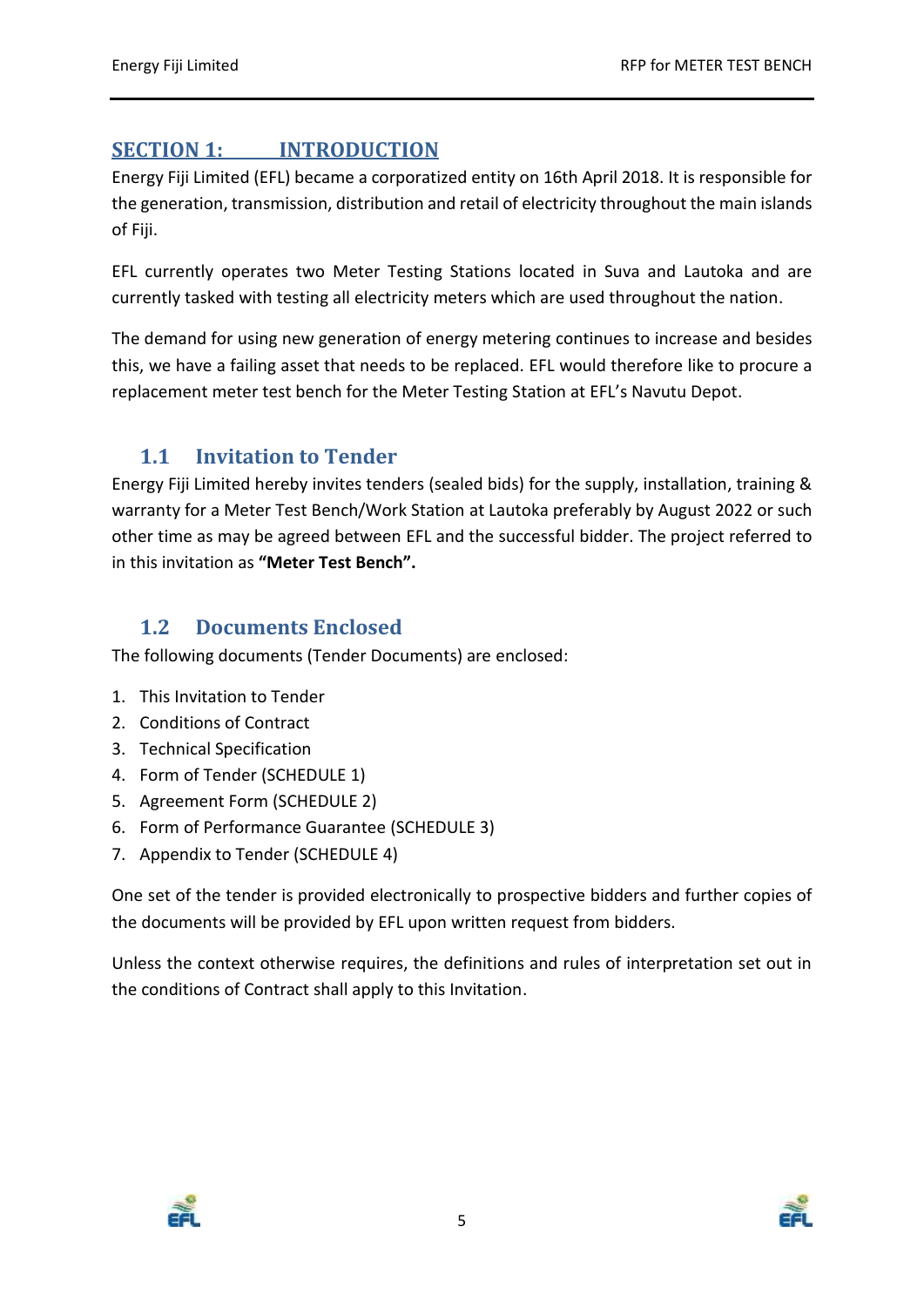# <span id="page-5-0"></span>**SECTION 2: INSTRUCTIONS TO BIDDERS**

Please refer to Section 3 for Detailed Technical Specifications

# <span id="page-5-1"></span>**2.1 Confidentiality**

The Instructions made available to each Bidder only on the condition that the Bidder will not disclose to any third party:

- a. Any information whatsoever concerning the works, EFL, or the tendering process, or set out in the Tender Documents
- b. Any part of the tender documents
- c. Any existence of the tender process

Nevertheless, a Bidder may disclose confidential information

- I. To its officers, employees, advisers and contractors for the purpose of completing its Tender (if successful) the Works
- II. If required to do so by Law, and
- III. If it is already publicly available otherwise than through any breach by the Bidder of its obligations of confidentiality

EFL retains any and all proprietary rights in the Confidential Information.

A Bidder will provide and maintain a copy on request to EFL of, a list of every person or entity receiving the Confidential Information in terms of this clause. Before the Bidder discloses Confidential Information under this clause to any third party, the Bidder will ensure by deed that the third party agrees to be bound by the confidentiality obligations set out in this clause

## <span id="page-5-2"></span>**2.2 COMMUNICATIONS IN RELATION TO THIS TENDER**

All communication in relation to this tender must be directed to the Manager Procurement, Inventory & Supply Chain who will then be responsible for disseminating to the Project Manager(s). The contact details of this person are given below:

> Jitendra Reddy Manager Procurement, Inventory & Supply Chain 2 Marlow Street, Suva, Fiji Phone: +679 3224 360 Email: [tenders@efl.com.fj](mailto:tenders@efl.com.fj)



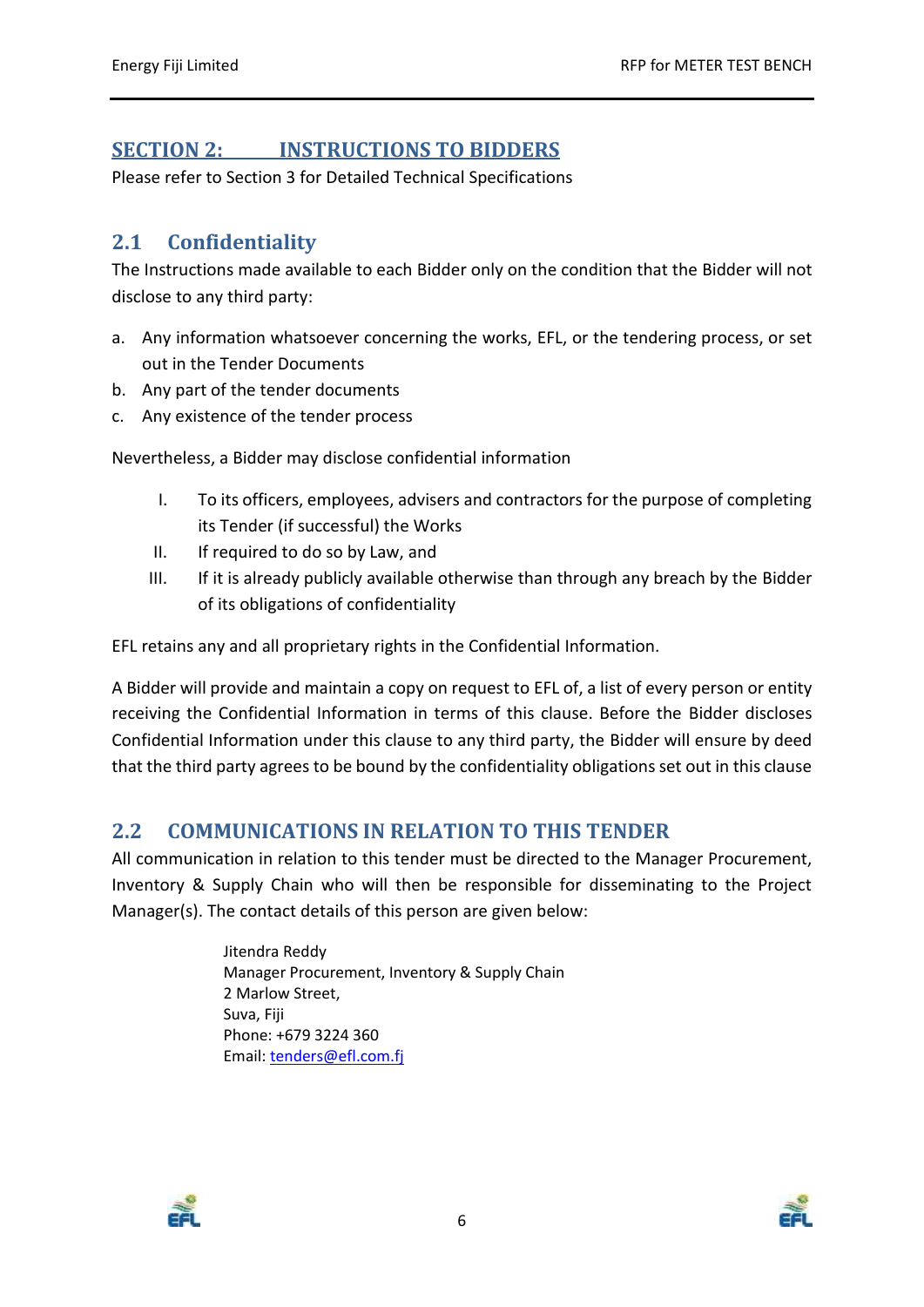# <span id="page-6-0"></span>**2.3 Tender Submission**

#### <span id="page-6-1"></span>**2.3.1. Tender Closing Time**

Tenders must be received by the EFL no later than **4pm Wednesday 13th April, 2022.** (Fiji Standard Time)

## <span id="page-6-2"></span>**2.3.2 Submission Details**

#### **Overseas Bidders**

Electronic copies of the tender bid must be uploaded in the **Tenderlink** Electronic Tender Box no later than **4pm Wednesday 13th April, 2022.**

Bidders are requested to submit electronic copies via tenderlink by registering their interest at: <https://www.tenderlink.com/efl>

**Due to COVID 19 restrictions on movements, EFL will not accept any hard copy submission** 

This tender closes at **4pm Wednesday 13th April, 2022.**

For further information or clarification please contact our Supply Chain Office on phone (+679) 3224360 or (+679) 999 2400 or email us on [tenders@efl.com.fj](mailto:tenders@efl.com.fj)

Lowest bid will not necessarily be accepted as successful bid.

Any request for the extension of the closing date must be addressed to EFL in writing **three (3)** working days prior to the tender closing date.

Bidders must provide quotation valid for at least 3 months.

**Bidders must fill in Schedules & Forms in SECTION 5 as part of the tender submission.**

## <span id="page-6-3"></span>**2.4 Costs of Tender Preparation**

All costs related to preparation and submission of the tender (including site visit) shall be borne by the bidder/tenderer and shall be at no cost to EFL

## <span id="page-6-4"></span>**2.5 Meter Test Room Visit**

Bidders may request to visit the Western Meter Testing Station located at Navutu Depot during normal working hours (8am to 4:30pm) and normal weekdays (Monday to Friday). However, prior approval must be sought from EFL in accordance with **Clause 2.2**.

EFL will try to accommodate each request, but access to the Meter Testing Station will be at the sole discretion of EFL subject to EFL's HSE procedures and rules, and current pandemic restrictions

In undertaking visits, the bidder will do so at its own cost and shall comply with EFL's OHS Policies, Rules & Regulations, and shall be deemed to have agreed to indemnify and keep indemnified EFL and their respective employees, agents and advisors from and against all claims, liabilities, costs, damages



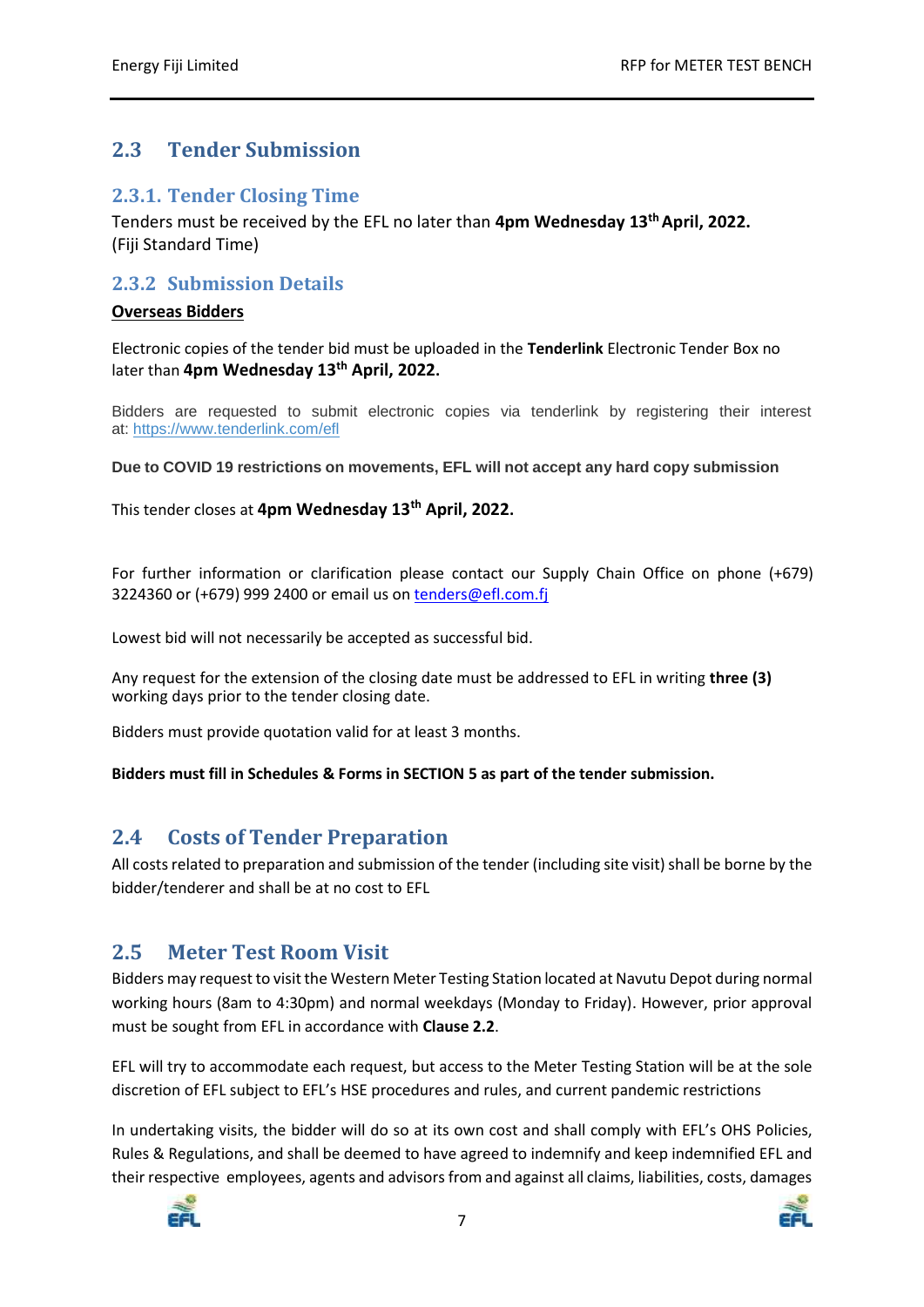or expenses which any of them may suffer or incur as a result of the actions of the bidder (including the actions of the bidders' employees agents and advisors), including the undertaking of any remedial work required as a result of such actions. Whilst in the Meter Testing Station, all communication shall be directed to the Project Manager who will be on site.



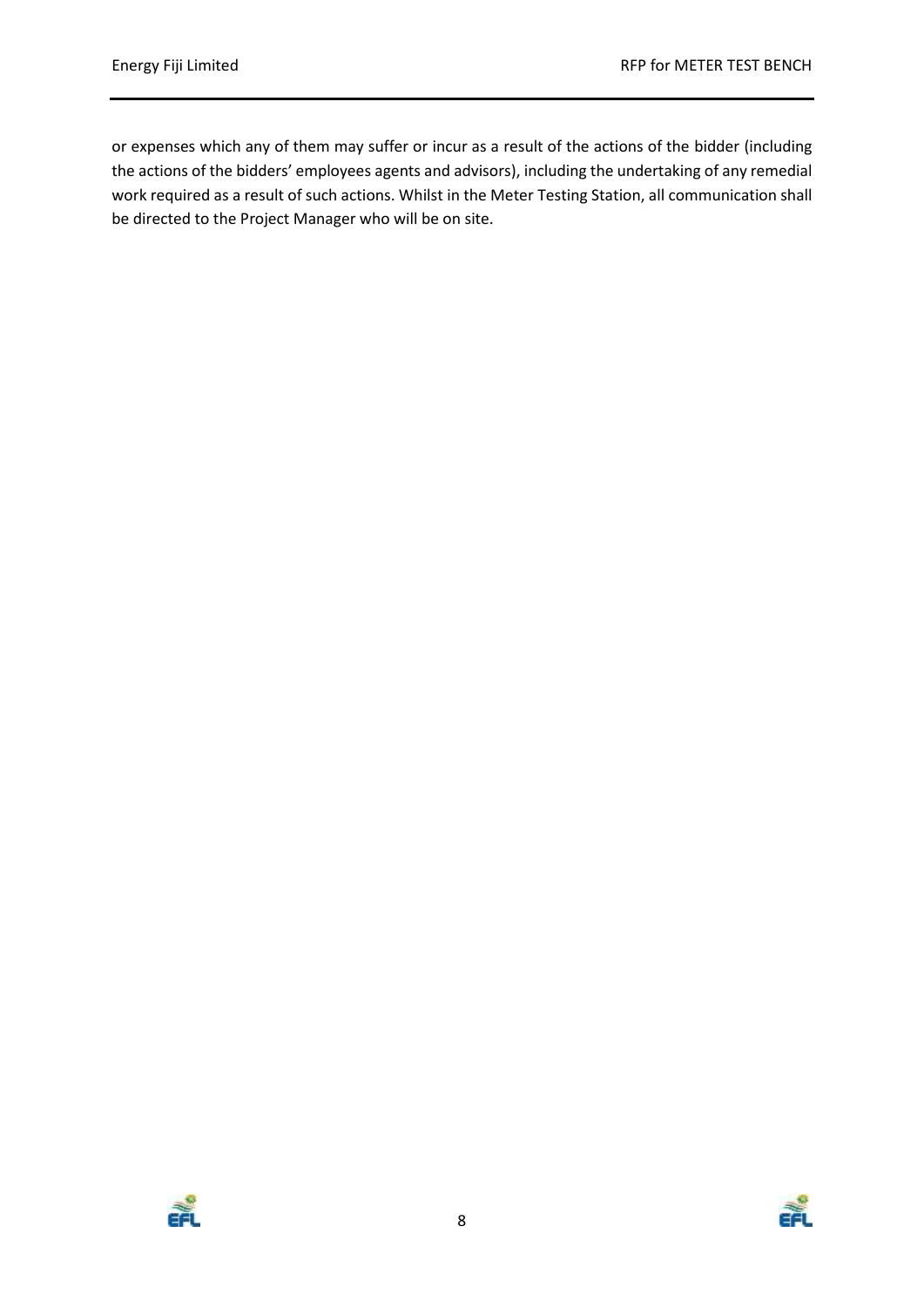# <span id="page-8-1"></span><span id="page-8-0"></span>**SECTION3: TECHNICAL SPECIFICATIONS**

#### **3.1 Extent of Work**

Under the Fiji Electricity Act 2017 the testing and calibration of all energy meters has been prescribed.

EFL intends to replace the existing **Old Meter Test Bench** with a "state of the art" automated meter test bench at its Meter Testing Station in Navutu.

Current setup of the Meter Testing Station as well dimensions of the Old Meter Test Bench are given in *Appendix 1*

## <span id="page-8-2"></span>**3.2 Scope of Contract**

The scope of this Contract is for complete Supply, Installation, Commissioning, Training & Warranty of one Meter Test Bench/Work Station at the Meter Testing Station located in Navutu Depot, Lautoka.

**The Contractor shall develop and execute a suitable work program to ensure that the entire project is successfully completed and on time. The Bidder's Work Program must be submitted with the Tender Documents.**

The Bidder should also take complete responsibility for all works such as transportation from the port(s) to the Navutu Meter Testing Station, as well as associated cabling works.

**The existing (old) Meter Test Bench is to be carefully dismantled and handed over to EFL's Project Manager**.

## <span id="page-8-3"></span>**3.3 Power System Details**

The System Details for Low Voltage in Fiji are stated below:

EFL supplies energy using alternating current (ac)

- i. At single phase 2 wire system at 240Volts ±5%
- ii. At 3 phase 4 wire systems at 415Volts (phase to phase) and 240Volts (Phase to Neutral)
- iii. Or in the case of High Voltage at 3 phase 3-wire system
- iv. Or such other voltage authorized by the Authority

The system frequency is 50 Hz

Symmetrical Fault Level Ratings are given below

|                   |        | 132kV   | 33kV    | <b>11kV</b> | 0.415kV |
|-------------------|--------|---------|---------|-------------|---------|
| Fault<br>(MVA)    | Rating | 4500MVA | 1125MVA | 250MVA      | 25MVA   |
| Fault Rating (kA) |        | 20kA    | 20kA    | 13.1kA      | 35kA    |



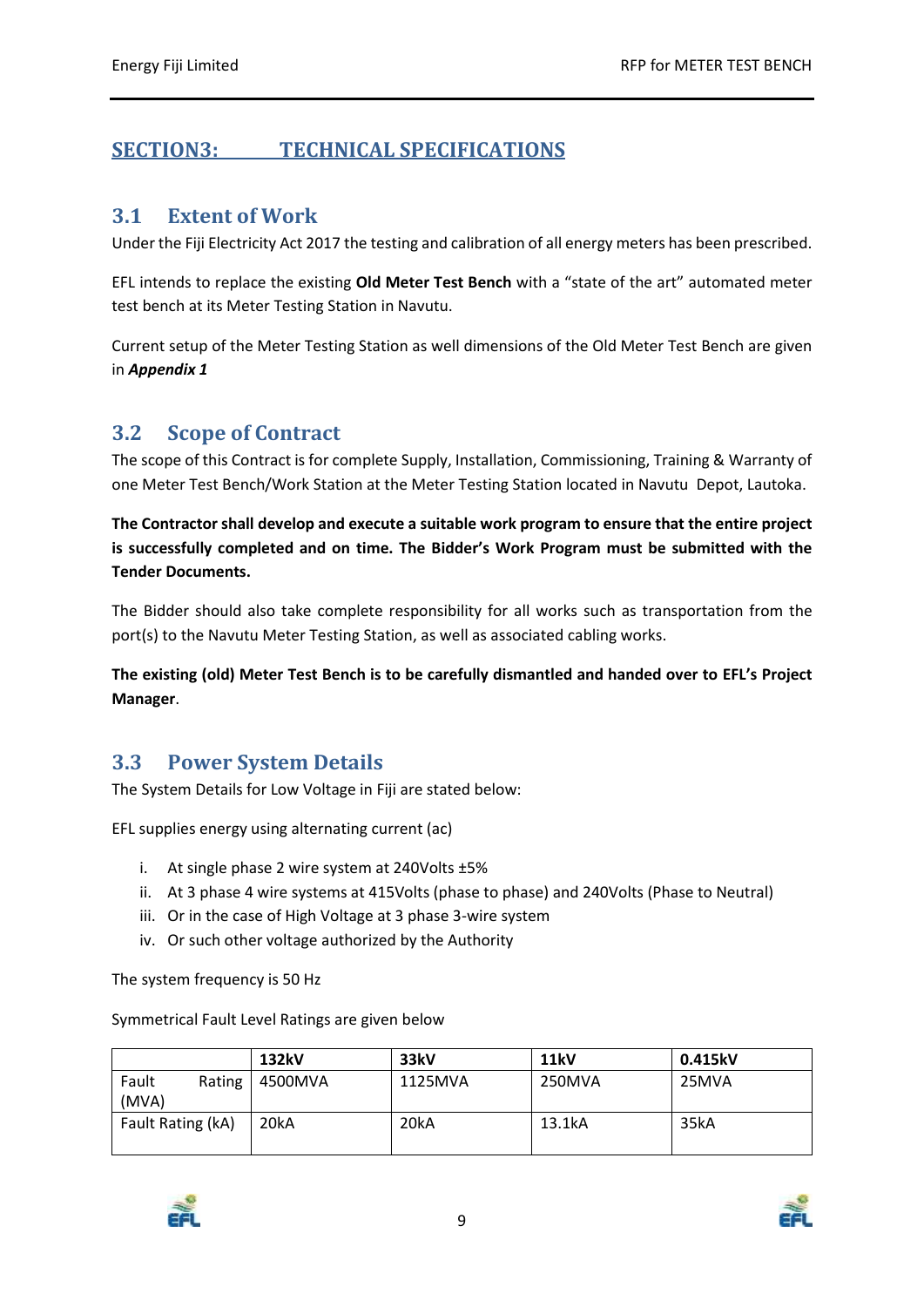# <span id="page-9-0"></span>**3.4 Weather Conditions**

Fiji has a tropical climate and details are given below:

| Daily Ambient Temperature          | $32^{\circ}$ C  |
|------------------------------------|-----------------|
| <b>Maximum Ambient Temperature</b> | 40 $^{\circ}$ C |
| Annual Average Ambient Temperature | $30^{\circ}$ C  |
| Minimum Ambient Temperature        | $5^{\circ}$ C   |
| <b>Relative Humidity</b>           | 90%             |
| Attitude                           | < 50m           |

All plant/equipment provided must be rust proof, vermin proof and weather proof and designed to be suitable for the abovementioned conditions.

# <span id="page-9-1"></span>**3.5 General Design Criteria**

#### <span id="page-9-2"></span>**3.5.1 Insulation Co-ordination**

The design of the meter test bench shall be such that insulation co-ordination is provided between different components of items within the test bench and also with other equipment.

#### <span id="page-9-3"></span>**3.5.2 Interchangeability**

Corresponding items or parts shall be interchangeable as much as possible.

## <span id="page-9-4"></span>**3.5.3 Maintainability**

The Meter Test Bench supplied under this Contract shall be maintainable. The Bidder must provide all necessary tools and equipment as well as operations and maintenance manuals required for this purpose. **All special tools shall be supplied by the contractor in 2 sets**.

## <span id="page-9-5"></span>**3.5.4 Ventilation**

Cubicles and similar enclosed compartments shall be adequately ventilated to restrict condensation. All components shall be suitably protected against corrosion and fully tropicalized.

## <span id="page-9-6"></span>**3.5.5 Risk of Fire**

All apparatus, cabling and connections shall be designed and arranged to minimize the risk of fire and any damage which might be caused in the event of fire.

## <span id="page-9-7"></span>**3.6 Quality of Materials and Workmanship**

All materials used under this contract shall be new and of the quality and class most suitable for working under the conditions specified and shall withstand variations of temperature, atmospheric conditions arising under working conditions without distortion or deterioration or the setting up of undue stresses in any part and also without affecting the strength and suitability of the various parts of the work which they may have to perform.

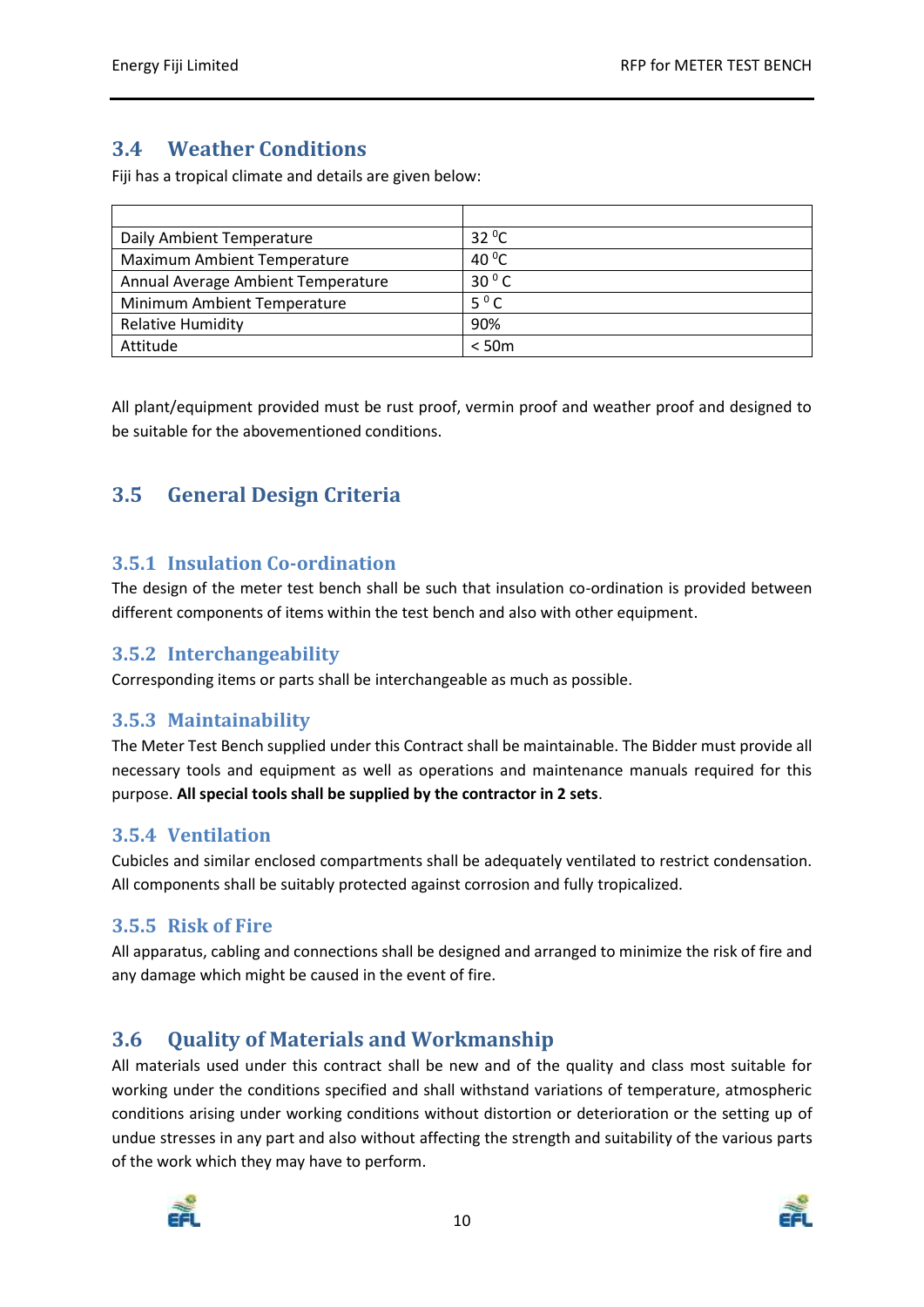All work shall be carried out in a neat and professional manner to the approval of the Project Manager.

## <span id="page-10-0"></span>**3.7 Standards**

Generally, IEC standards are to be adopted at all times. British and Australian/New Zealand Standards may also be applied wherever necessary. Any other national or international standard may also be used as long as they are equivalent or superior to the corresponding IEC standard. In such an instance, a copy of the relevant standard must be forwarded to the Project Manager(s).

The design, construction and performance requirements must be fully tested. The Meter Test Bench must be fully certified by a recognized International Testing Institution.

In accordance with the Fiji Electricity Act, any equipment or apparatus must fully comply with AS/NZS Wiring Rules. According to the AS/NZS 3000:2018 Wiring Rules, electrical equipment shall be selected to satisfy the following provisions:

- a) Safe Design & Construction
- b) Proper functioning under external influences to which the electrical equipment is expected to be exposed
- c) Prevention of any adverse effects that the electrical equipment might cause on the electrical installation

EFL is guided by the abovementioned wiring standards and wiring regulations. Any equipment introduced in Fiji must meet the requirements of AS/NZS Wiring Rules

## <span id="page-10-1"></span>**3.8 Detailed Design of Meter Test Bench**

The detailed design and installation of the Meter Test Bench must be carried out by the Contractor in accordance with acceptable standards and codes of practice.

Notwithstanding the specifications, technical schedules and requirements specified by the tender document, the successful Contractor shall be fully responsible for ensuring that the design, manufacture and construction of all items of the Test Bench and associated equipment under this Contract to be fully compliant, functional and compatible with each other technically and otherwise, complying with IEC and/or other relevant standards and safety regulations applicable and to have the installation complete in all respects including training and warranty.

## <span id="page-10-2"></span>**3.9 Meter Test Bench and Equipment to be Supplied**

The Meter Test Bench and associated materials and equipment supplied under this Contract shall be of proven design, manufacture and construction and shall have been in commercial operation for at least five (5) years without any negative history. The Bidder should submit a list of past orders, indicating the type of equipment, location, country etc. in support of this information. Type test certificates or other certifications from other independent International organizations may also be furnished.



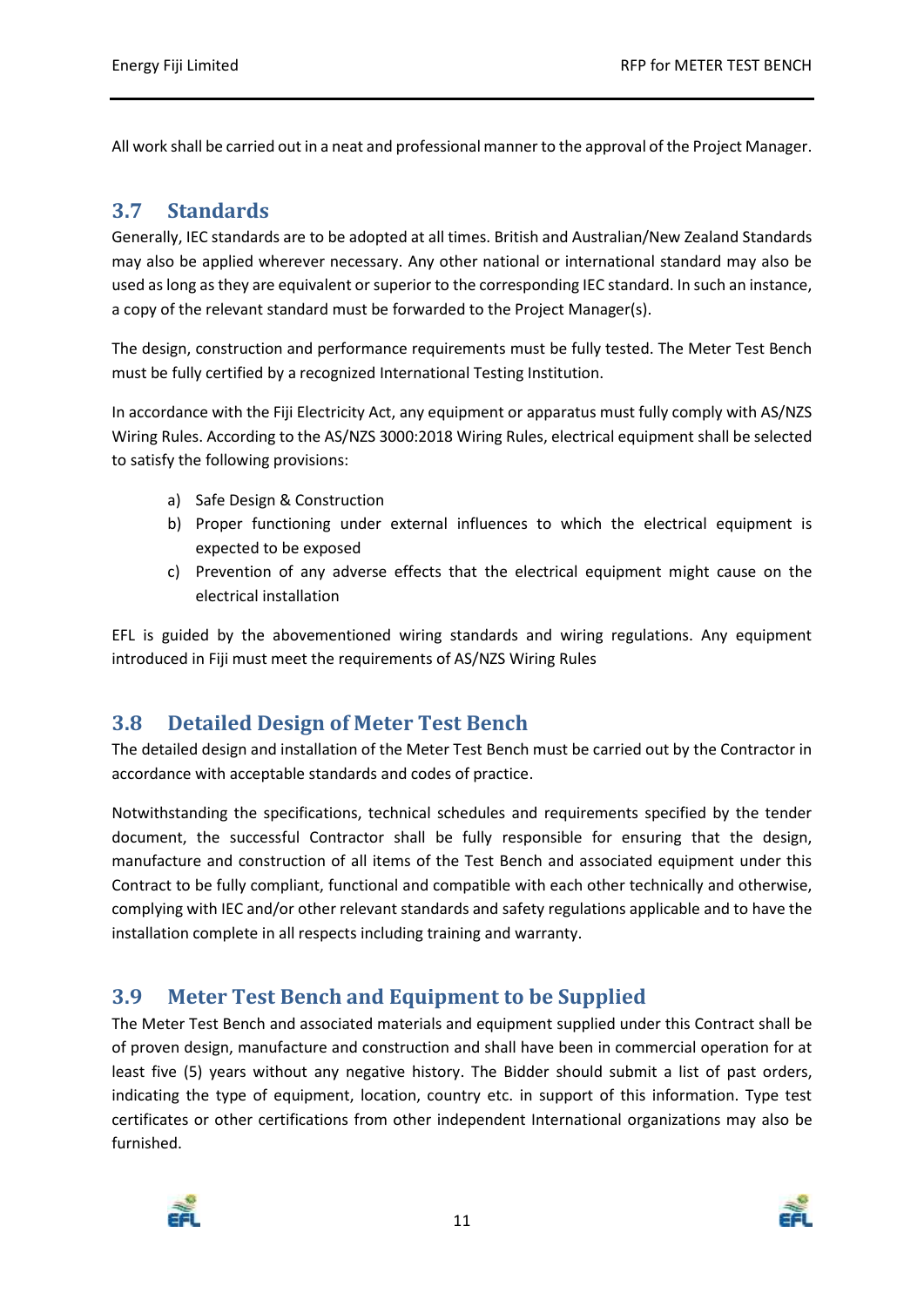**The Contractor shall guarantee the availability of spare parts for all items of the Test Bench and equipment for a period of at least fifteen (15) years.**

## <span id="page-11-0"></span>**3.10 Inspection & Testing**

Type test certificates shall be furnished for all new items of plant and equipment with the tender.

The Contractor shall, at its own cost, carry out all routine tests as or relevant IEC or equivalent standards.

**EFL will require their representative to inspect the test bench and equipment offered by the successful bidder, prior to shipment, under this contract and to witness some of the type tests and routine tests. The associated costs should be included in the tender price.**

All commissioning tests shall be carried out in accordance with relevant IEC or equivalent standards. All tools, equipment and instruments for carrying out such tests shall be made available by the Contractor

## <span id="page-11-1"></span>**3.11 Training of EFL Personnel**

EFL requires 2 EFL personnel to be attached to the Contractor's Project Team throughout the entire duration of the project. They are to be trained on installation, operation, maintenance of the meter test bench and associated equipment supplied under this Contract.

The 2 EFL personnel shall not form part of the Contractor's Team for the execution of project but must be attached purely for training purposes.

The cost of the associated training should be included in the Tender Price.

The successful bidder shall forward a suitable training program for approval by the Project Manager

**Kindly note for any services conducted (including training), there is an additional withholding tax of 15% charged on the associated training. Kindly ensure the final bid incorporates this into the bid price. For more information on taxing, you may visit [www.frcs.org.fj](http://www.frcs.org.fj/)**

## <span id="page-11-2"></span>**3.12 Tools & Equipment**

The bidder shall submit a list of tools and equipment required for the successful operation and maintenance of the installation and shall include the cost of supplying such tools and equipment's in the price schedule.

## <span id="page-11-3"></span>**3.13 Spares**

The bidder shall forward a list of manufacturer's spare parts required for the operation and maintenance of the plant and equipment supplied under this Contract for a period of 15 years.



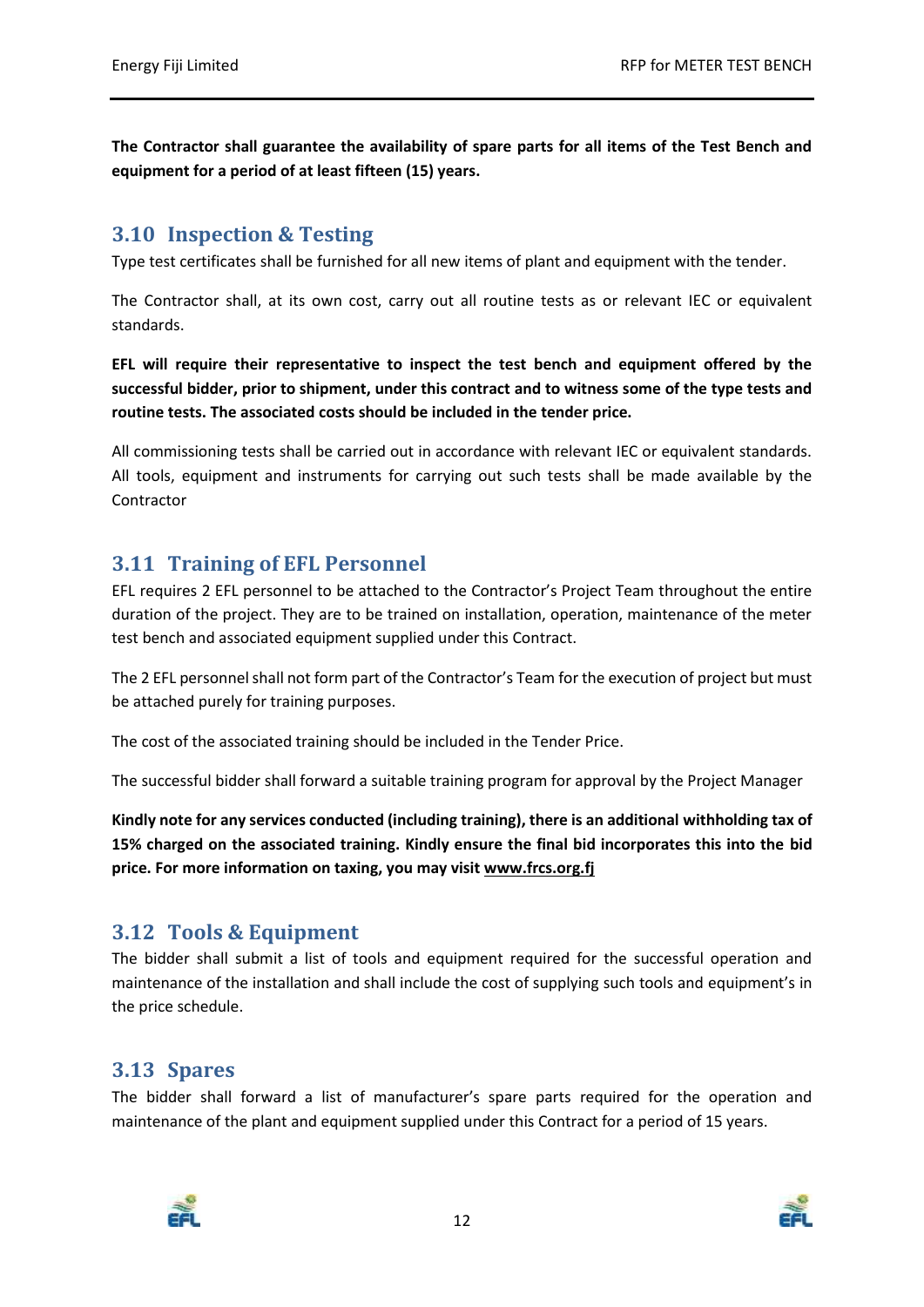The cost of these spare parts shall not form part of this Contract but should be shown in a separate price schedule.

The Contractor shall ensure the availability of spare parts for all items of the equipment for a period of at least fifteen (15) years.

## <span id="page-12-0"></span>**3.14 Technical Literature – Operations and Maintenance Manuals**

Bidders shall furnish technical literature including catalogues, test certificates etc. in support of plant and equipment offered by him with the tender.

The successful bidder is to interface existing and new equipment drawings and a set of original drawings.

The successful Contractor shall forward six (6) copies of all operations and maintenance manuals, spare parts, catalogues, detailed schematics and wiring diagrams and all other documents required for successful operation and maintenance of Meter Test Bench. The originals of the drawings in transparent oil paper and one copy in digital format (dxf or dwg) are required to be handed over to the Project Manager(s).

## <span id="page-12-1"></span>**3.15 Type Test Certificates**

Copies of all type test certificates for all new plant and equipment shall be furnished as evidence in support of compliance with the specifications.

The Contractor shall furnish copies of certificates of all routine tests, inspection tests and any other type of tests, which would have to be performed at a later stage.

## <span id="page-12-2"></span>**3.16 Existing Conditions & Space**

The Bidder is required to ascertain for himself the existing conditions, including limitation of space, geographical, climatic or other considerations.

The Bidder shall satisfy himself of the suitability of the existing meter room for the installation of the Test Bench and equipment to be supplied.

## <span id="page-12-3"></span>**3.17 Packing**

Equipment shall be carefully packed for transport and shipment in such a manner that it is protected from all dust, and climatic conditions during loading, transport, unloading, and subsequent storage in the open.

Equipment shall be suitably packed and protected against vibration, movement and shock which may occur during loading and transport. Particular care in packing shall be taken when the apparatus is transported by road. Instruments and fragile items shall be packed separately. All items, which include delicate equipment, shall be suitably sealed to prevent corrosion.



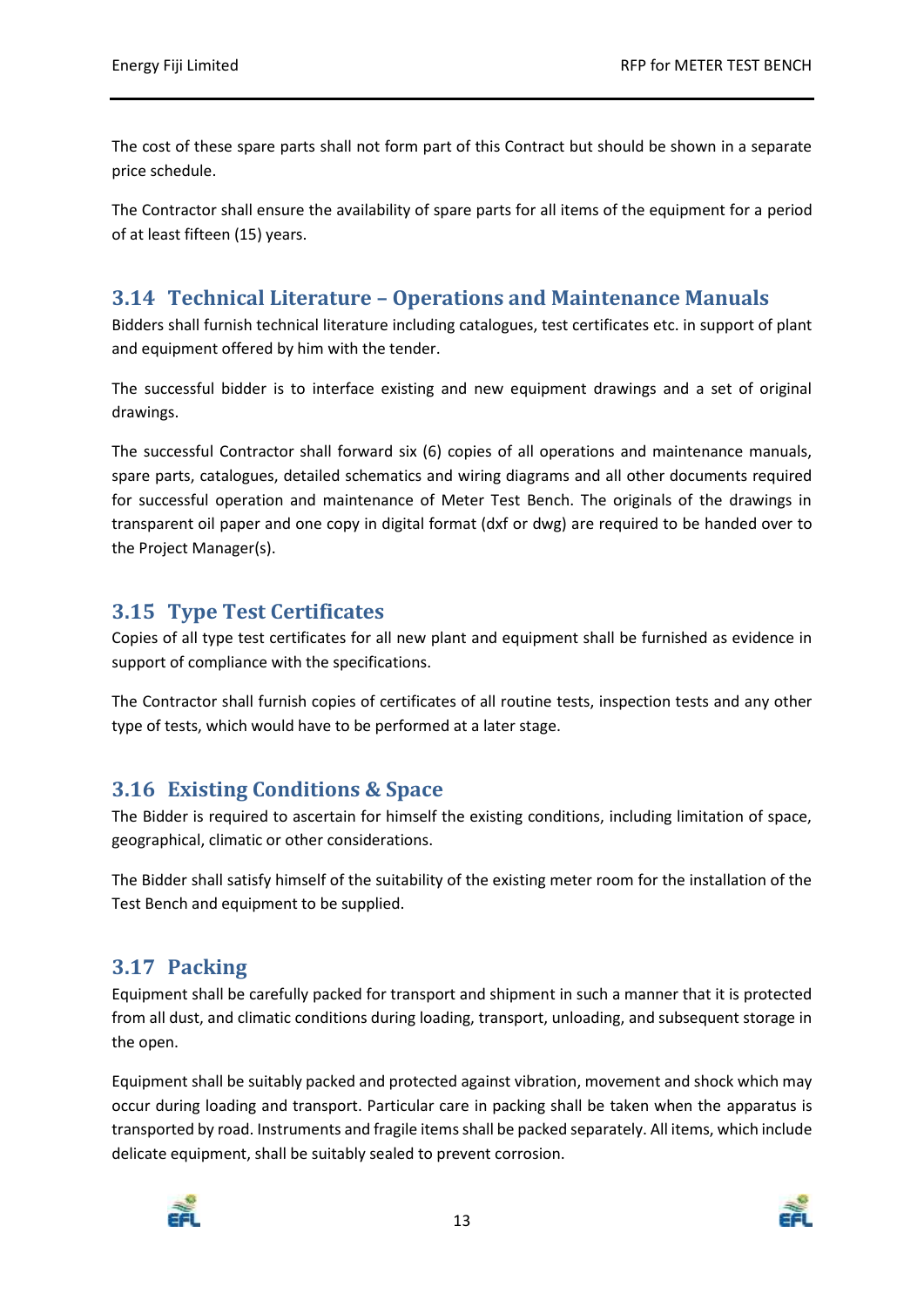## <span id="page-13-0"></span>**3.18 Program**

Within 14 days of acceptance of the tender, the Contractor shall provide the Project Manager(s) with two (2) copies of the Program of Work covering manufacture, test, delivery and installation.

The Program shall conform to the general requirements of Schedule E unless otherwise approved by the Project Manager(s).

## <span id="page-13-1"></span>**3.19 Annual Certification of Meter Test Bench & Energy Meters**

The Trade Measurement Legislation provides that all instruments used for Trade purpose must have a pattern approval certificate. Therefore, before an instrument is inspected by the Department of National Trade Measurement & Standards, the instrument's design and performance must be certified. Fiji accepts instruments that have Pattern Approval Certificate from National Standards Commission Australia for Pattern Approval Examination.

The Meter Testing Stations are tested annually under the Fiji National Trade Measurement Decree 1989 by the Department of National Trade Measurement & Standards. After the Meter Test Bench is certified, the electrical energy meters are selected randomly and tested. The test results are then verified by comparison.

Bidders are required to check with the Ministry Of Commerce, Trade, Tourism & Transport regarding National & Trade Measurement Decree for further clarification. Their address is:

The Director Department of National Trade Measurement & Standards PO Box 2118 Government Buildings Suva Fiji



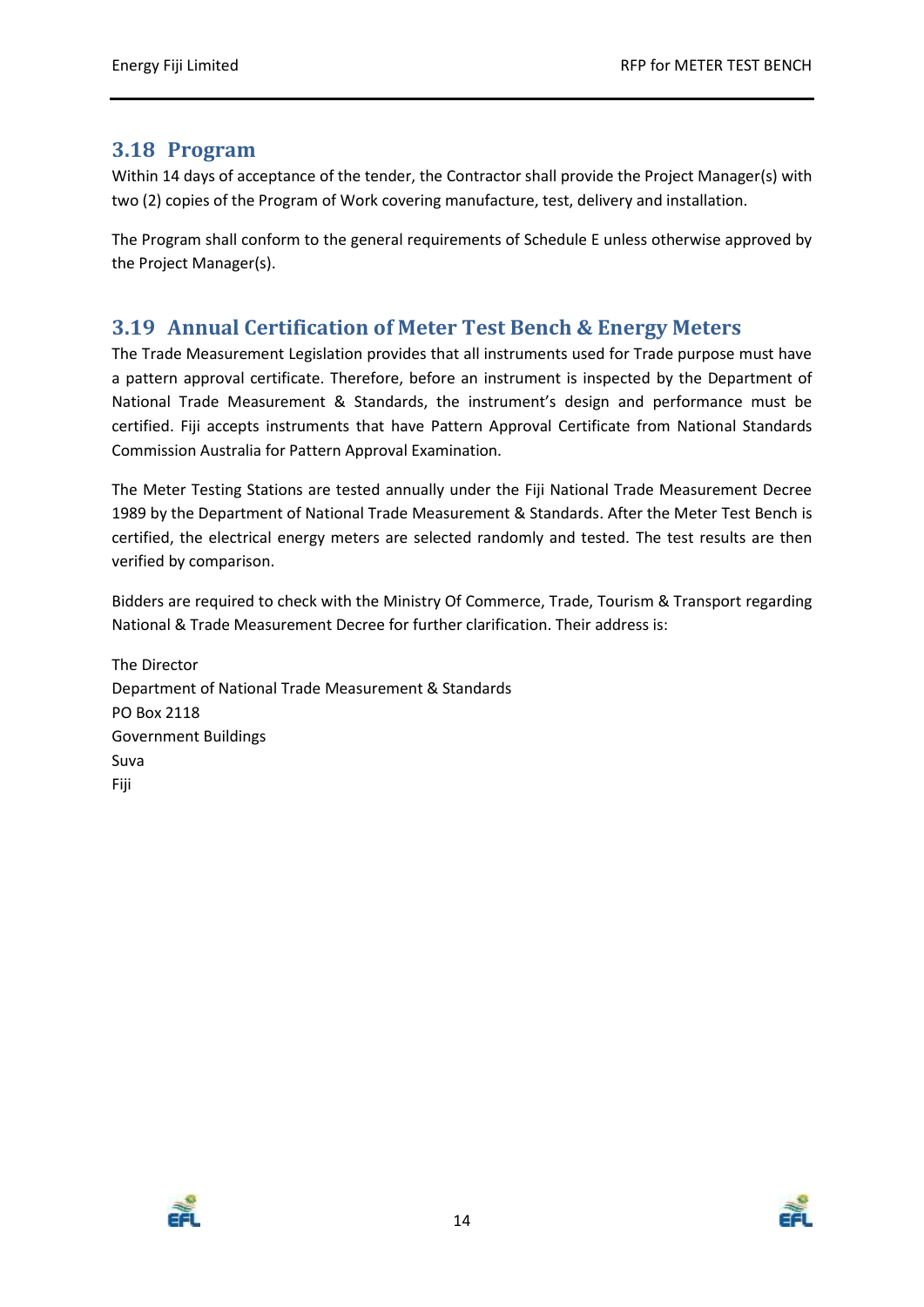# <span id="page-14-0"></span>**SECTION 4: DETAILED TECHNICAL SPECIFICATIONS**

## <span id="page-14-1"></span>**4.1 Introduction**

This section details the minimum requirements for an energy meter test system. The system shall be fully automated and shall be comprised of a self-contained, single three phase meter test and calibration station with interface facilities, computer controlled and Windows based meter software. The system shall be capable of testing automatically single phase as well as three phase electromechanical, static or electronic/digital type active and reactive energy meters, including three phase meters with closed IP links.

The system must work from an un-stabilized mains supply.

## <span id="page-14-2"></span>**4.2 Test Station**

#### <span id="page-14-3"></span>**4.2.1 Standards**

Generally, IEC standards are to be adopted at all times. British and Australian/New Zealand Standards may also be applied wherever necessary. Any other national or international standard may also be used as long as they are equivalent or superior to the corresponding IEC standard. In such an instance, a copy of the relevant standard must be forwarded to the Project Manager(s).

In accordance with the Fiji Electricity Act, any equipment or apparatus must fully comply with AS/NZS Wiring Rules.

#### <span id="page-14-4"></span>**4.2.2 Testing Process**

The testing process of the Test Bench shall be fully automatic and computer controlled. The equipment shall be capable of performing multiple load points test in sequence and also do the individual tests when selected by the Operator from the computer screen menu, via the computer keyboard.

#### <span id="page-14-5"></span>**4.2.3 Measurement System**

The system shall compare values of voltage and current using the reference standard meter and not by using measuring transformers. The voltage and current generated shall be measured by the reference standard meter directly so that the accuracy of the standard meter is the accuracy of the whole system. The process control, calculation, data storage and recording must be carried out automatically.

#### <span id="page-14-6"></span>**4.2.4 Capacity**

The Test Bench should be able to test up to twenty (20) single phase or twenty (20) 3 phase meters at any one time. The Offer must provide a complete system to test automatically single phase and 3 phase electromechanical, static or electronic type active and reactive energy meters, including three phase meters with closed IP links.



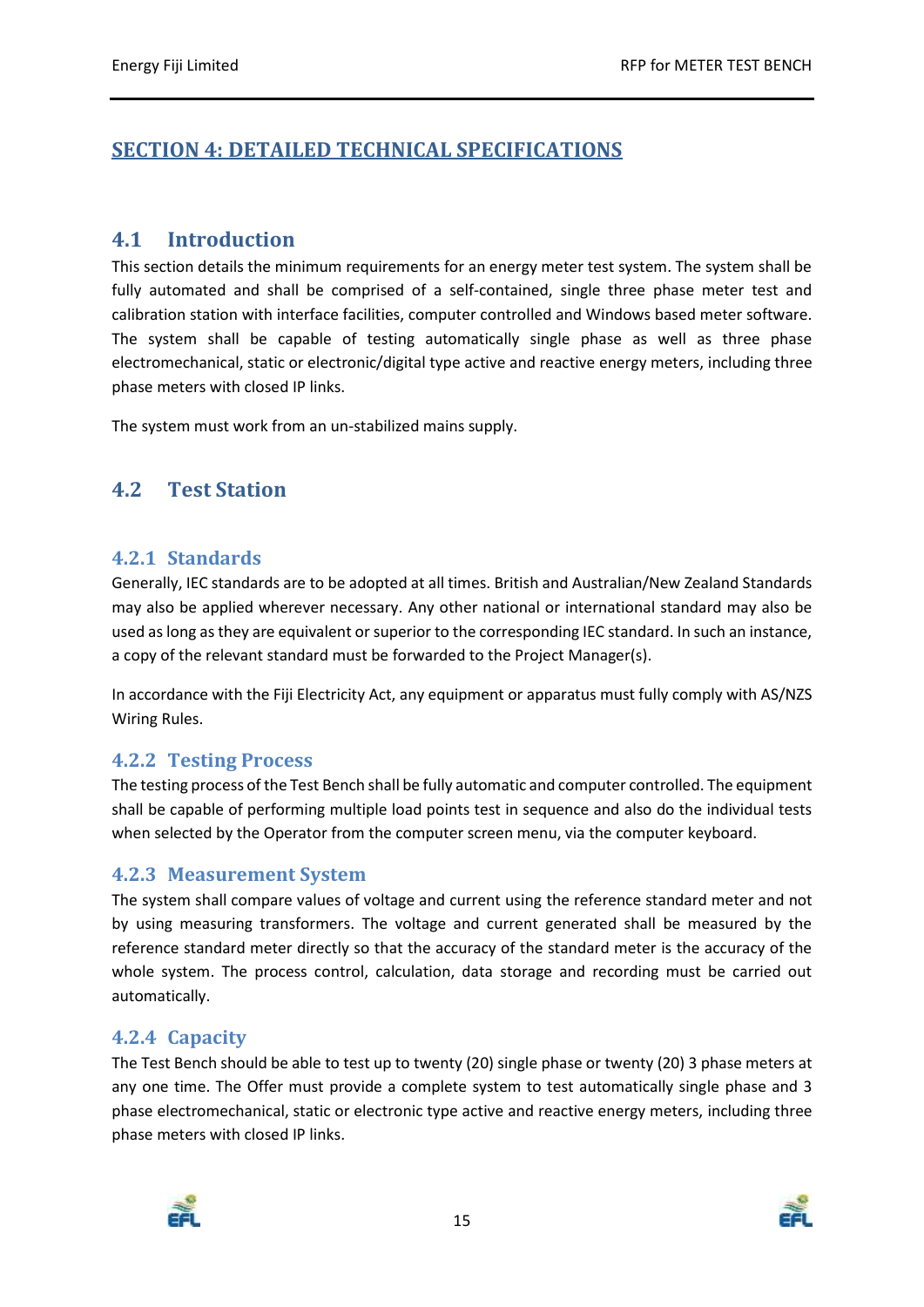### <span id="page-15-0"></span>**4.2.5 Test Rack**

The Test Rack should be able to accommodate up to twenty (20) single phase or twenty (20) 3 phase meters completely assembled and shall be provided with scanning devices suitable for all types of meters. The scanner shall be easily adjustable in any direction to accommodate all types of meters.

### <span id="page-15-1"></span>**4.2.6 Safety**

All safety switches, protective devices, circuit breakers and fuses must be included. Use of LASER scanning device is not acceptable due to the possibility of eye damage.

# <span id="page-15-2"></span>**4.3 Voltage & Current Generation System**

#### <span id="page-15-3"></span>**4.3.1 Power Supply**

Single phase 240V and three phase 415V (±5%) at frequency 50Hz

#### <span id="page-15-4"></span>**4.3.2 Operating Temperature**

Maximum 40<sup>°</sup>C of ambient temperature

### <span id="page-15-5"></span>**4.3.3 Humidity**

Up to 90% humidity

#### <span id="page-15-6"></span>**4.3.4 Test Voltage Circuit**

Single phase to neutral voltage output shall be from 50-300V and three phase to phase voltage output shall be from 80-500V. Accuracy of RMS voltage must be within 0.2% with high resolution. The signal generation shall be controlled by the computer. Full protection against overload and open circuit conditions must be provided. Also protection between voltage and current wiring must be included.

## <span id="page-15-7"></span>**4.3.5 Test Current Circuit**

The current output shall be from 1mA-120A per phase. Accuracy of RMS current must be within 0.2% with high resolution.

#### <span id="page-15-8"></span>**4.3.6 Phase Shift**

The phase angle setting shall be 0 to  $\pm$  180<sup>0</sup> with accuracy better than 0.1<sup>0</sup>. The quick selection for changeover for any power factor (i.e. from power factor 1 to 0.5) must be provided by the test system.

#### <span id="page-15-9"></span>**4.3.7 Frequency**

The frequency output shall be from 45 to 65Hz in steps of 0.1Hz

#### <span id="page-15-10"></span>**4.3.8 Power Output**

The output power of the voltage circuit shall be 500VA per phase, and the output power of the current circuit shall be 1000VA per phase.

#### <span id="page-15-11"></span>**4.3.9 Harmonic Superposition**

Both voltage and current circuits shall be superimposed from the  $2^{nd}$  to the  $10^{th}$  harmonic in accordance with IEC 60687. All testing parameters shall be automatically controlled and adjusted by the pc.



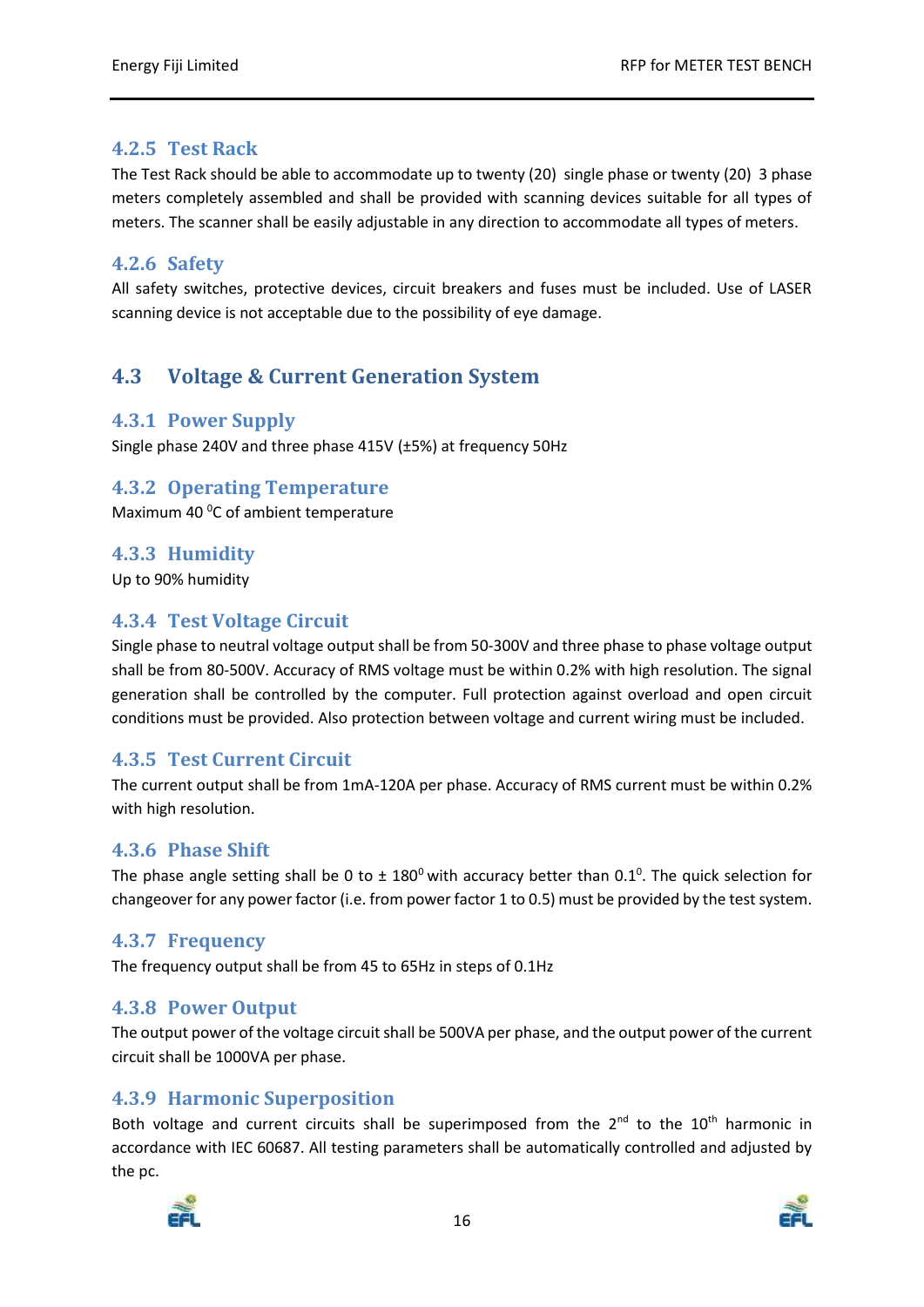## <span id="page-16-0"></span>**4.4 High Accuracy Reference Standard Meter**

The following parameters shall be tested and appear on the computer screen:

- voltage per phase
- current per phase
- frequency
- phase to phase and three phase power factor
- phase to phase and three phase active, reactive, and apparent power
- phase shift between current and voltage
- phase shift between voltage (symmetry f voltage generated)
- internal temperature

### <span id="page-16-1"></span>**4.5 Test Rack**

Proposed dimensions of the test rack shall be:

| Length: | 220-260cm |
|---------|-----------|
| Width:  | 180-220cm |
| Height: | 40-60cm   |

### <span id="page-16-2"></span>**4.6 Process Management System**

#### <span id="page-16-3"></span>**4.6.1 Computer**

The computer shall be minimum intel CORE i7, 4/8 GB RAM and 1TB HD with at least 2 serial ports plus 1 parallel port for the printer, LCD monitor wide 22 inch

#### <span id="page-16-4"></span>**4.6.2 Printer**

An A4 size printer laser jet type

#### <span id="page-16-5"></span>**4.7 Software**

#### <span id="page-16-6"></span>**4.7.1 Characteristics of the Software**

The front client software must run on Windows XP. Backend database must operate in Windows 11 server environment. The software shall be menu driven and user friendly. It must allow control and monitor of simultaneous testing of twenty (20) three phase meters with different constraints in the same test. The constraint may be given in rev/kWh and similarly in impulse/kWh for static meters. The software must allow entry of error band tolerance for each different test point and also entry of meter parameters via the keyboard.

The average mean error and standard deviation shall be automatically calculated and printed at the end of the rest process. There shall be facility for central storage and monitoring of the testing procedures. This includes storage of results on hard disk and/or flash drives. All these information shall be compatible and be able to be transferred to other standard database such as MS Access, Excel, or any other ASCII files. Backup procedures of test results must be clearly mapped out.



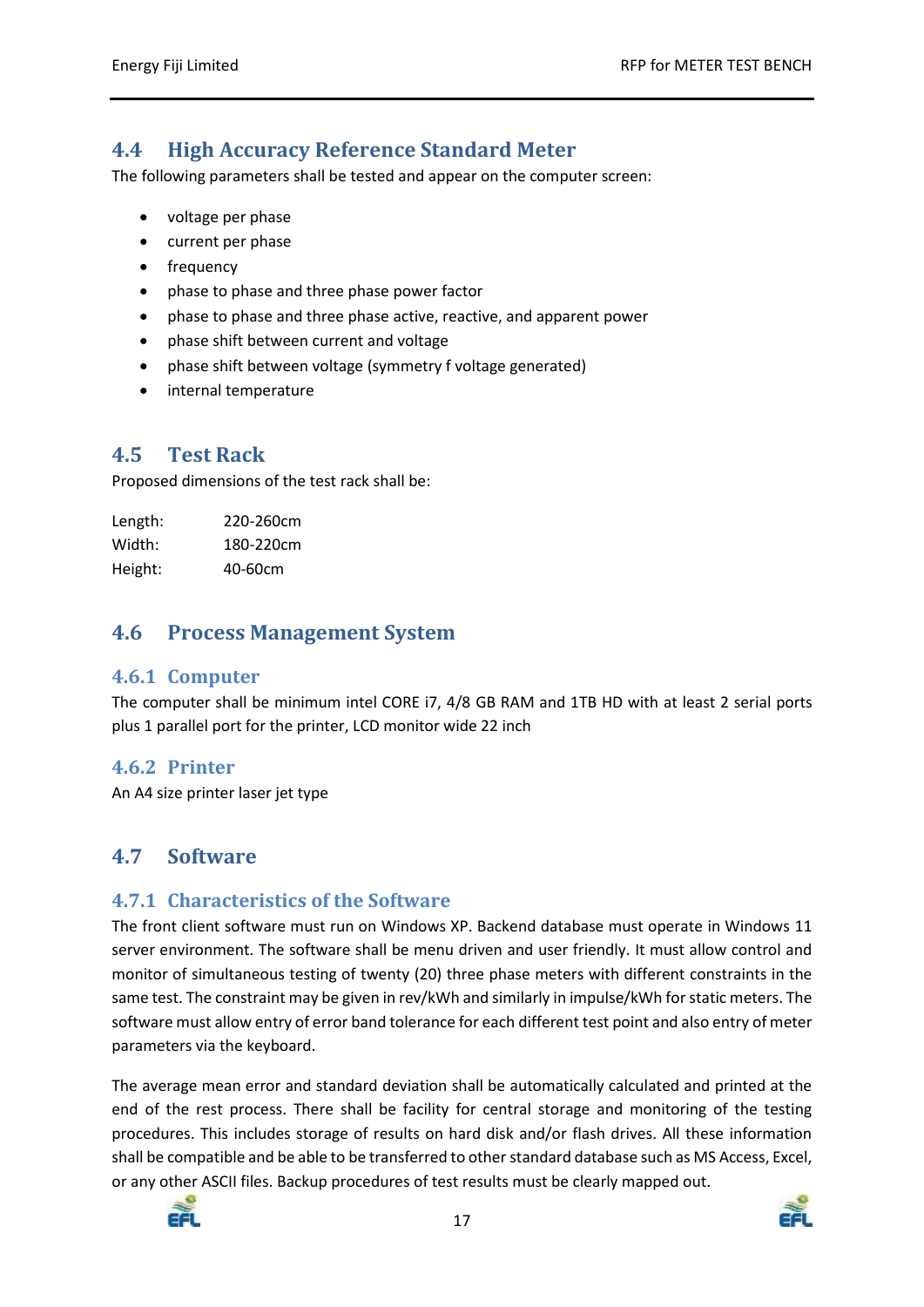The main tasks that will be executed by the software shall be:

- 1. Meter verification
- 2. Meter calibration
- 3. Meter Data Record

The meter verification shall allow the operator to program an unlimited number of tests with different current, voltage, and phase angle values or power factor, defining for each one an error band tolerance. The tests may be executed in sequence or individually as designed by the operator.

The meter calibration shall allow the operator to adjust the meter in the shortest amount of time possible. At the end of the sequential tests, the operator should be able to adjust those meters out of the defined tolerance ranges. The percentage (%) error of failed meters shall be displayed also on the PC screen. Graphical curve error shall also be included.

The meter data record shall allow the operator to store in MS Access database compatible data-file mainly the following information of the meters:

- manufacturer
- model
- year of manufacture
- name of owner
- serial number
- date received
- conditions of seals when received
- date tested
- mean value of error on first test
- performance after adjustment
- customer
- register value
- observations

#### <span id="page-17-0"></span>**4.7.2 Backup Facilities**

The software shall be delivered in CD Rom for back up purposes

#### <span id="page-17-1"></span>**4.7.3 Self Diagnostic**

Scanning head check must be available when the whole system is ready to batch off meters. Voltage & current generation: direct communication between power amplifiers and the computer.

#### <span id="page-17-2"></span>**4.7.4 Interface Communication**

Direct control with all the interface system connected to the system

#### <span id="page-17-3"></span>**4.7.5 Software Security**

Edition of databases of test sequence and results shall only be possible under authorized password with Access Control. Access shall be given to allow others to see the results.



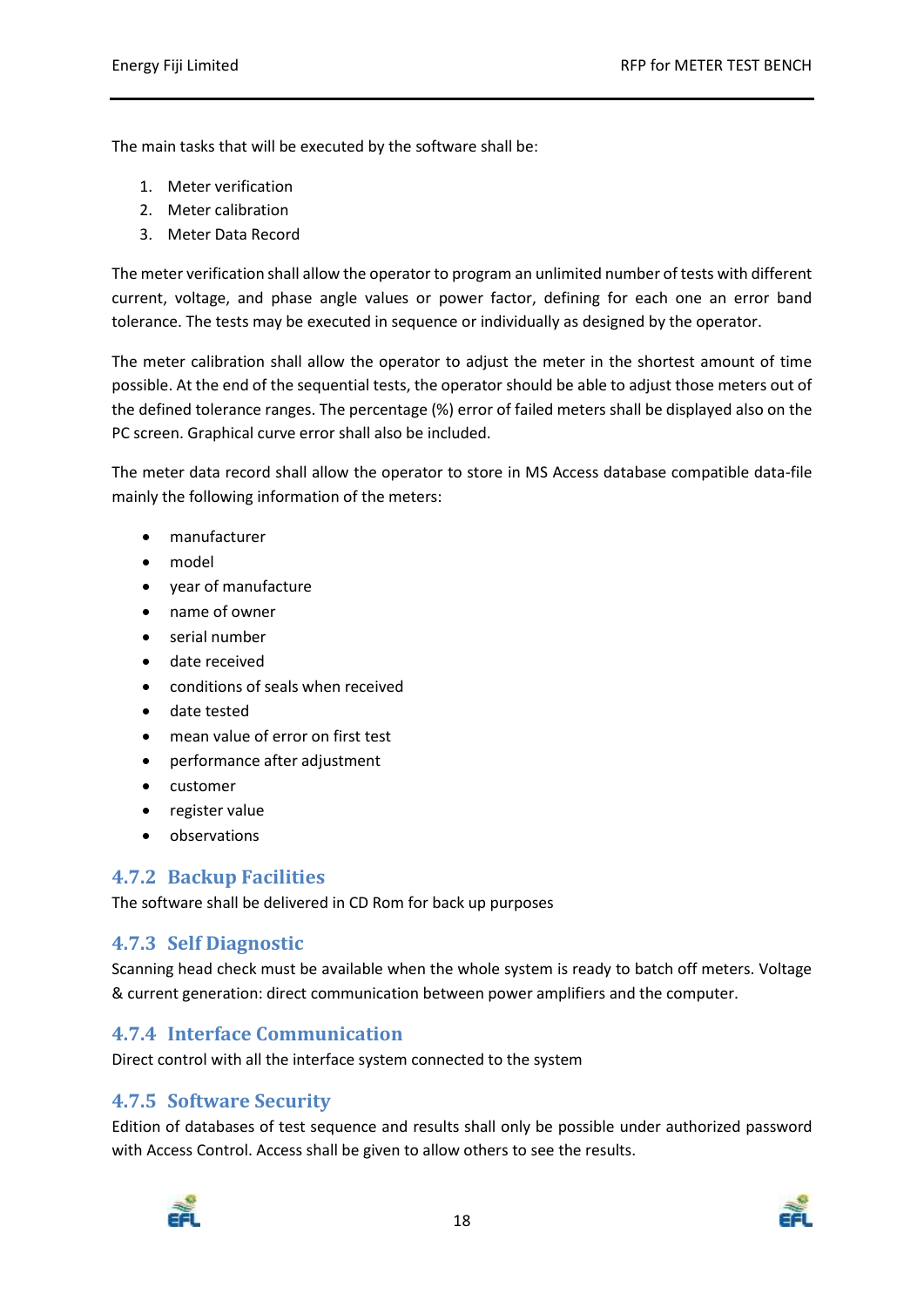#### <span id="page-18-0"></span>**4.7.6 Manual for Hardware/Software Product**

The manual shall consist of user's guides, maintenance, trouble shooting and software instructions, electrical and electronic diagrams and standard meter accuracy certificates.

All technical documentation and manuals shall be provided in the English language.

#### <span id="page-18-1"></span>**4.8 Testing**

The Testing, Commissioning & Training Course shall be carried out at EFL's workplace by the Contractor.

### <span id="page-18-2"></span>**4.9 Warranty**

The above described equipment shall be provided with minimum warranty of 18 months from shipment of the goods, or 12 months after commissioning – whichever occurs earlier.



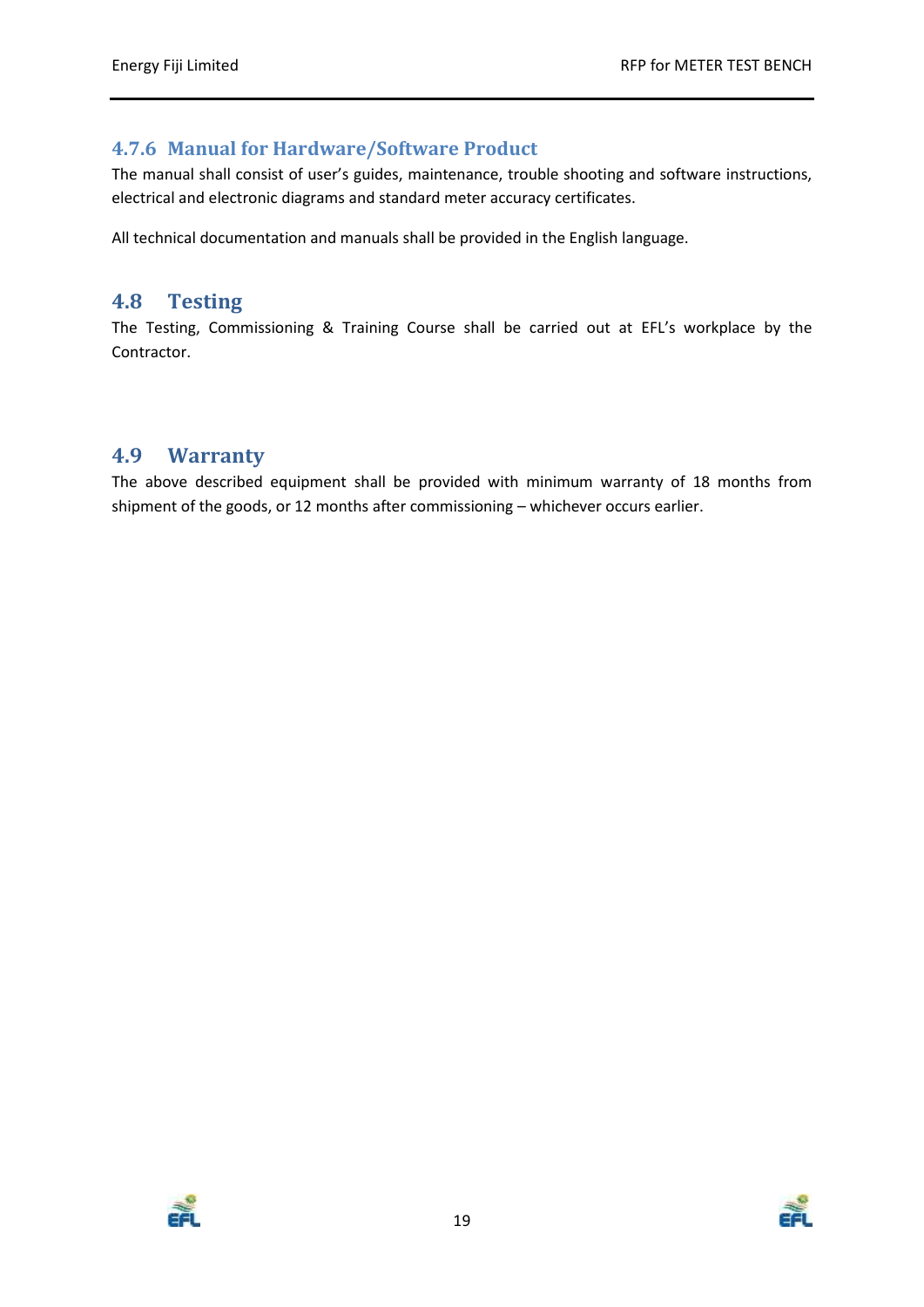## <span id="page-19-0"></span>**SECTION 5: SCHEDULES & FORMS**

### <span id="page-19-1"></span>**SCHEDULE 1: FORM OF TENDER**

**NAME OF CONTRACT:**  $\qquad \qquad \qquad$ 

**To:** \_\_\_\_\_\_\_\_\_\_\_\_\_\_\_\_\_\_\_\_\_\_\_\_\_\_\_\_\_\_\_\_\_\_\_\_\_\_\_\_\_\_\_\_\_\_\_\_\_\_\_\_\_\_\_\_\_\_\_\_\_\_\_\_\_\_\_\_\_\_\_

We have examined the Conditions of Contract, Employee's Requirements, Schedules, Addenda's, notes and the matters set out in the Appendix hereto. We have understood and checked these enclosed documents and take full responsibility of them. We accordingly offer to supply, install and complete the said works and remedy any defects, fit for purpose in conformity with these documents and the enclosed proposal, for the lump sum contract price of

\_\_\_\_\_\_\_\_\_\_\_\_\_\_\_\_\_\_\_\_\_\_\_\_\_\_\_\_\_\_\_\_\_\_\_\_\_\_\_\_\_\_\_\_\_\_\_\_\_\_\_\_\_\_\_\_\_\_\_\_\_\_\_\_\_\_\_\_\_\_\_\_\_\_\_\_\_\_\_\_\_\_

\_\_\_\_\_\_\_\_\_\_\_\_\_\_\_\_\_\_\_\_\_\_\_\_\_\_\_\_\_\_\_\_\_\_\_\_\_\_\_\_\_\_\_\_\_\_\_\_\_\_\_\_\_\_\_\_\_\_\_\_\_\_\_\_\_\_\_\_\_\_\_\_\_\_\_\_\_\_\_\_\_\_

\_\_\_\_\_\_\_\_\_\_\_\_\_\_\_\_\_\_\_\_\_\_\_\_\_\_\_\_\_\_\_\_\_\_\_\_\_\_\_\_\_\_\_\_\_\_\_\_\_\_\_\_\_\_\_\_\_\_\_\_\_\_\_\_\_\_\_\_\_\_\_\_\_\_\_\_\_\_\_\_\_\_

\_\_\_\_\_\_\_\_\_\_\_\_\_\_\_\_\_\_\_\_\_\_\_\_\_\_\_\_\_\_\_\_\_\_\_\_\_\_\_\_\_\_\_\_\_\_\_\_\_\_\_\_\_\_\_\_\_\_\_\_\_\_\_\_\_\_\_\_\_\_\_\_\_\_\_\_\_\_\_\_\_\_

#### **FOREIGN CURRENCY (amount in words)**

**LOCAL CURRENCY (amount in words)**

We accept your suggestion for the appointment of Dispute Adjudication Board if required. (Bidder may make a proposal)

We agree to abide by this tender until \_\_\_\_\_\_\_\_\_\_\_\_\_\_\_\_\_\_\_\_\_\_\_\_ and it shall remain binding upon us and may be accepted at any time before the date. We acknowledge that the Appendix to Tender forms part of our tender.

If our tender is accepted, we will provide the specified performance security, commence the Works as soon as reasonably possible after receiving the Employee's Representative's notice to commence, and complete the Works in accordance with the above-named documents within the stated time in the Appendix to Tender.

Unless & until a formal agreement is prepared and executed, this Tender together with our written acceptance thereof, shall constitute a binding agreement between us.

We understand you are not bound to accept the lowest or any tender you receive.

We are, yours faithfully,

**Signature:** <br> **Signature:** 
<br> **Signature:** 
<br>  $\frac{1}{2}$  in the capacity of  $\frac{1}{2}$  and  $\frac{1}{2}$  and  $\frac{1}{2}$  and  $\frac{1}{2}$  and  $\frac{1}{2}$  and  $\frac{1}{2}$  and  $\frac{1}{2}$  and  $\frac{1}{2}$  and  $\frac{1}{2}$  and  $\frac{1}{2}$  and  $\frac{1}{$ 



20

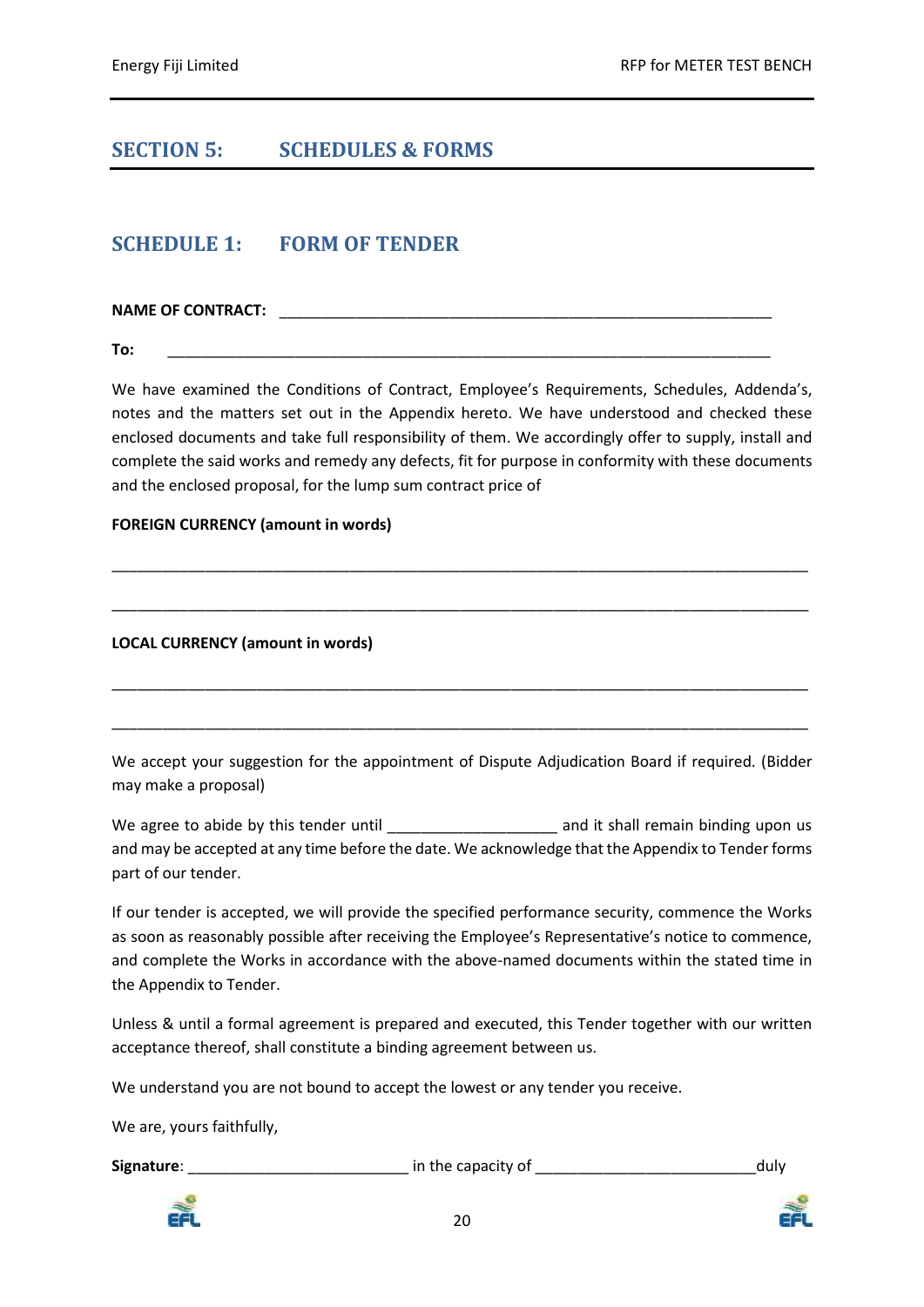\_\_\_\_\_\_\_\_\_\_\_\_\_\_\_\_\_\_\_\_\_\_\_\_\_\_\_\_\_\_\_\_\_\_\_\_\_\_\_\_\_\_\_\_\_\_\_\_\_\_\_\_\_\_\_\_\_\_\_\_\_\_\_\_\_\_\_\_\_\_\_\_\_\_\_\_\_\_\_\_\_

Authorized to sign tenders for and on behalf of:

**ADDRESS**: \_\_\_\_\_\_\_\_\_\_\_\_\_\_\_\_\_\_\_\_\_\_\_\_\_\_\_\_\_\_\_\_\_\_\_\_\_\_\_\_\_\_\_\_\_\_\_\_\_\_\_\_\_\_\_\_\_\_\_\_\_\_\_\_\_\_\_\_\_\_\_\_\_



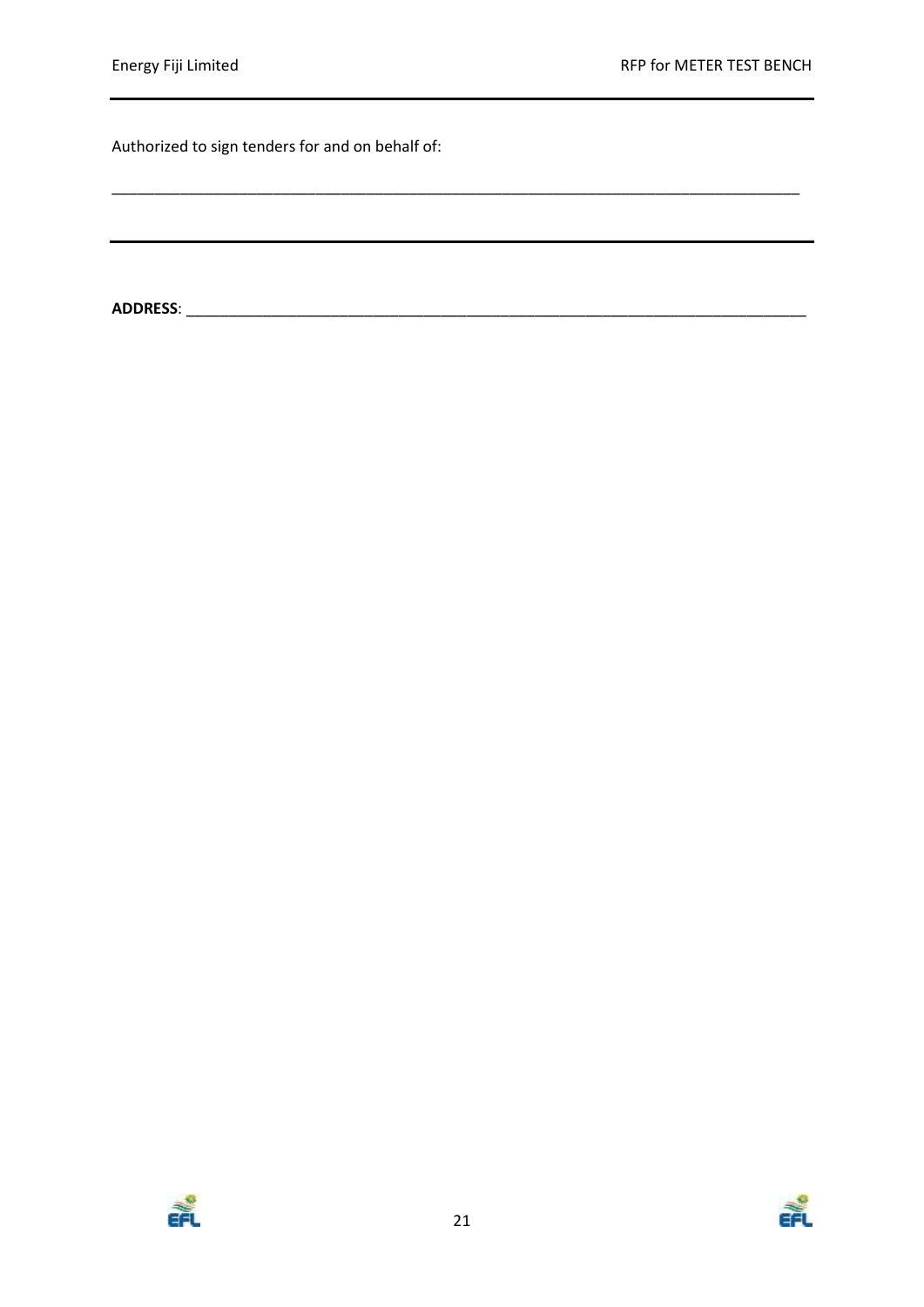# <span id="page-21-0"></span>**APPENDIX 1: CURRENT METER TEST ROOM SETUP**

The dimensions of the **existing** meter test station are as below.



The dimensions of the **existing** meter test station are as follows

| Length | <b>Width</b> | Height |
|--------|--------------|--------|
| 6700mm | 4000mm       | 2900mm |



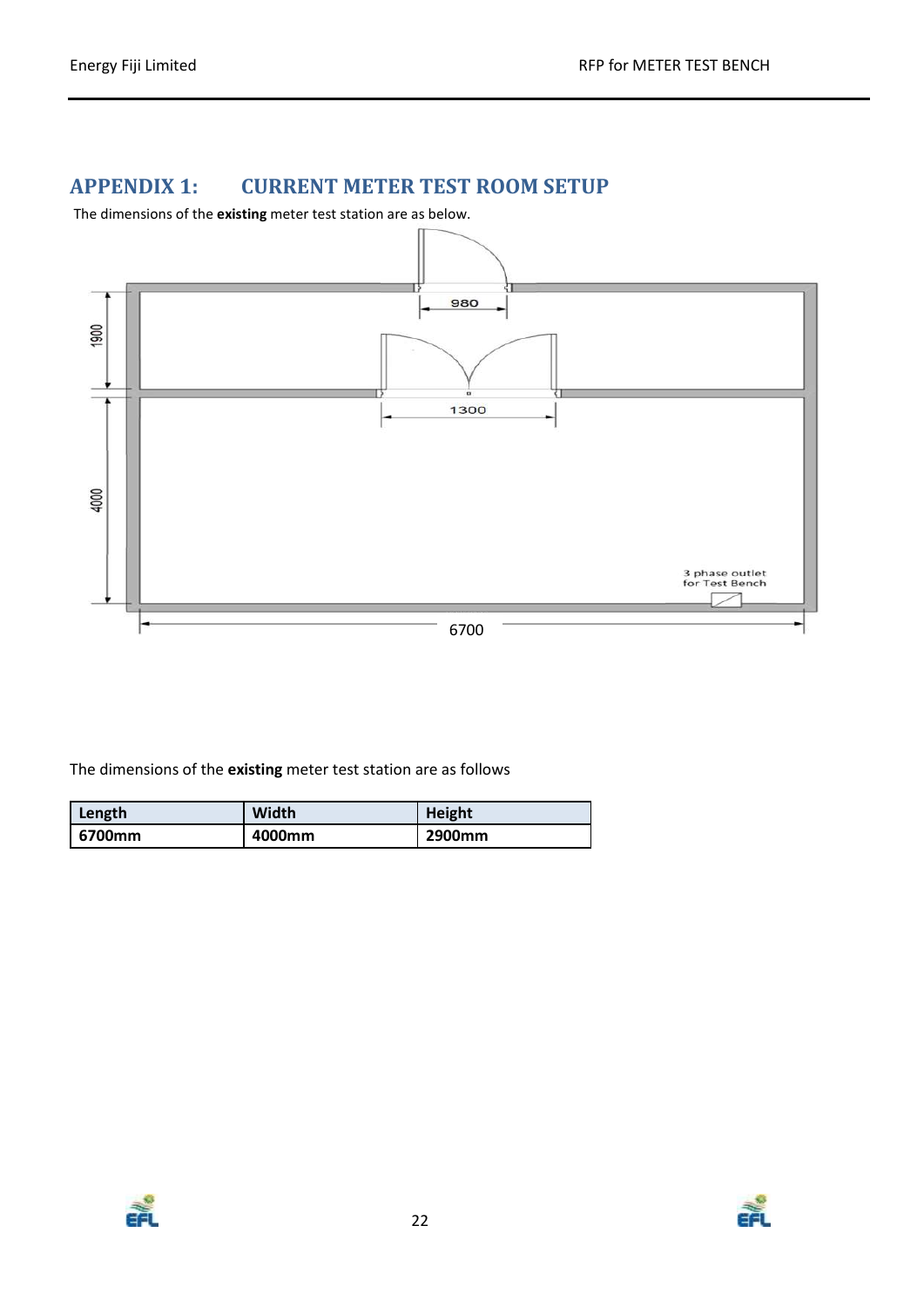#### APPENDIX 2: Current Meter Test Station Component Features

#### **Meter test bench Features**:

- $\bullet$  4 × Emergency stop button (2 on each side)
- $\bullet$  max.20  $\times$  single phase meter rack (10 on each side)
- $\bullet$  max.5  $\times$  three phase meter rack
- Dimension W 908mm ; H 1775 max.2365mm ; T 3167mm

#### **Control unit (STE 10) Features**:

- $\triangleright$  On-off push buttons
- $\triangleright$  Circuit breaker (3 $\varnothing$ )
- Surveillance of the Mains power supply and protection against short circuits between **U** and **I** in the output circuits

#### **Static power source (PSP 10) Features**:

- $\triangleright$  Compact electronic voltage and current source (1 $\emptyset \times 3$ )
- Controlled by PC via serial interface RS232C
- $\triangleright$  Phantom load generation for active and reactive power meters
- $\triangleright$  High accuracy and stability of the adjusted load independent of supply voltage deviations
- $\triangleright$  Voltage and current range:

 Voltage 30mV – 300V Current 1mA – 120A

 $\triangleright$  Output power per phase Voltage : 800VA

Current : 1200VA

#### **System Measuring Module (SMM 397) & Basic System Control Interface (SSI 343) Features**:

- $\triangleright$  Error measurement
- $\triangleright$  Test of transmitting contact
- $\triangleright$  Definition of test impulses
- $\triangleright$  Dosage
- $\triangleright$  Measurement of the contact time
- $\triangleright$  Definition of the measurement period
- $\triangleright$  Control of the dosage
- $\triangleright$  Automatic read out of tariff units



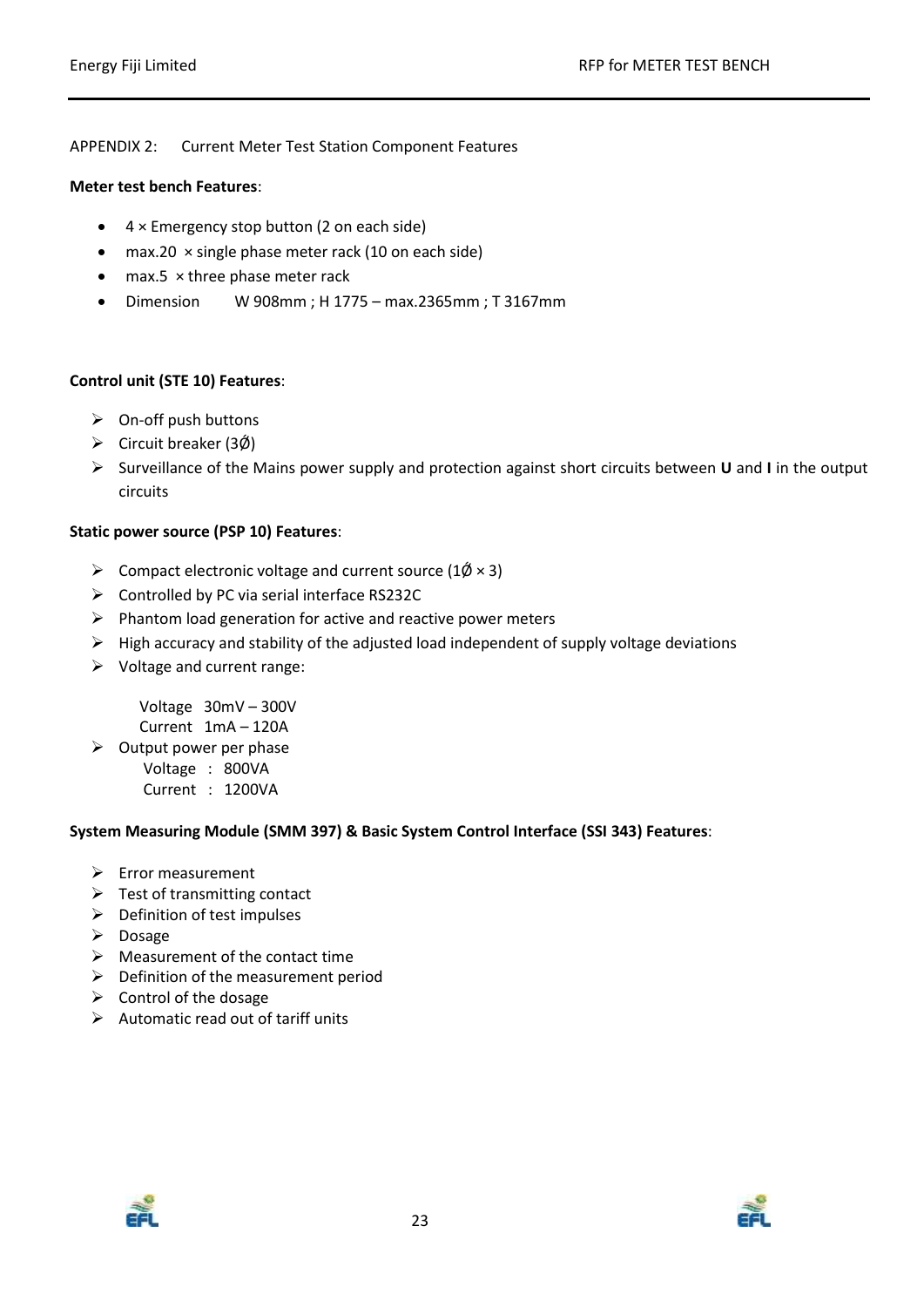#### **Photoelectric Scanning Head (SH 2003)**:

#### **Technical Data**

| ➤ | Supply voltage                              | 11 - 30Vdc      |
|---|---------------------------------------------|-----------------|
|   | $\triangleright$ Max. current consumption   | $<$ 30 $mA$     |
|   | (without output load at disc mark scanning) |                 |
|   | $\triangleright$ Max. current consumption   | ca.5mA          |
|   | (without output load at LED scanning)       |                 |
| ➤ | Output impedance Ra                         | ca.470 $\Omega$ |
|   | (at High and Low level)                     |                 |
| ➤ | Max. output voltage                         | $9.5 - 28.5V$   |
|   | (depending on supply voltage)               |                 |

#### **Digital electronic reference meter (SRS 121.3) Features**:

- $\geq$  3 $\emptyset$  reference standard
- Precision measurement unit for AC values in the frequency range of  $45-65$ Hz
- $\triangleright$  Simultaneous availability of the measured values over the RS232C serial line interface
- $\triangleright$  Test of two, three and four wire meters
- $\triangleright$  Integrated measurement correction mode switching
- $\triangleright$  Easy operation due to the use of processor technology
- $\triangleright$  Operation verification with error indication
- Integrated RS232C serial line interface for data transmission and programmed operations using an external computer
- $\triangleright$  Voltage and current range:

 Voltage 30V – 480V Current 1mA – 120A

|   | <b>Technical Data</b>                                                               |                                          |
|---|-------------------------------------------------------------------------------------|------------------------------------------|
| ➤ | Auxiliary voltage                                                                   | $86 - 260V$ , 47 – 65Hz                  |
| ➤ | Power input                                                                         | max.50VA                                 |
| ➤ | Housing                                                                             | 19" plug-in unit 3HE                     |
| ➤ | Dimension                                                                           | W $483 \times H$ 133 $\times$ T 342 (mm) |
| ➤ | Weight                                                                              | approx. 7kg                              |
| ➤ | Variation due to the influence of the auxiliary<br>voltage on the measuring results | $\leq$ 0.005% at 10% variation           |
| ➤ | Frequency range<br>Measured quantities:                                             | $45 - 65$ Hz                             |
| ➤ | Ambient temperature                                                                 | $0 - +45$ °C                             |
| ➤ | Temperature coefficient                                                             | ≤0.0025%/°C                              |
| ➤ | Influence of magnetic induction of external origin                                  | ≤0.005% / mT                             |
| ➤ | Voltage and current range:                                                          |                                          |

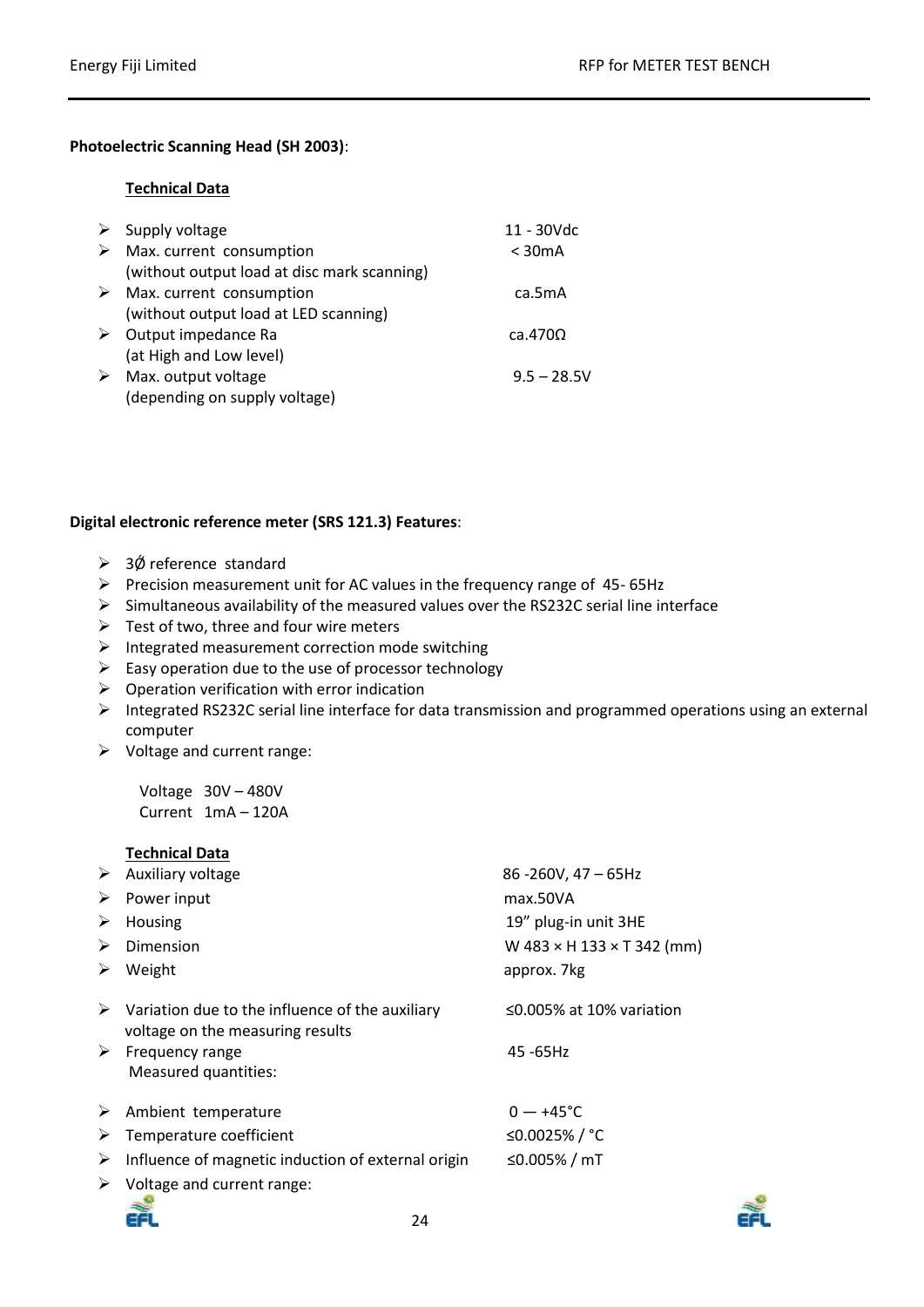Voltage (U) 30V – 480V Current (I) 1mA – 120A

#### **Safety Requirements:**

CE – Certified Isolation protection: EN 61010-1 Degree of protection: IP 20 Storage temperature: -20 — +55°C Relative humidity: ≤85% at Ta ≤21°C Relative humidity at 30 days/year spread: ≤95% at Ta ≤25°C



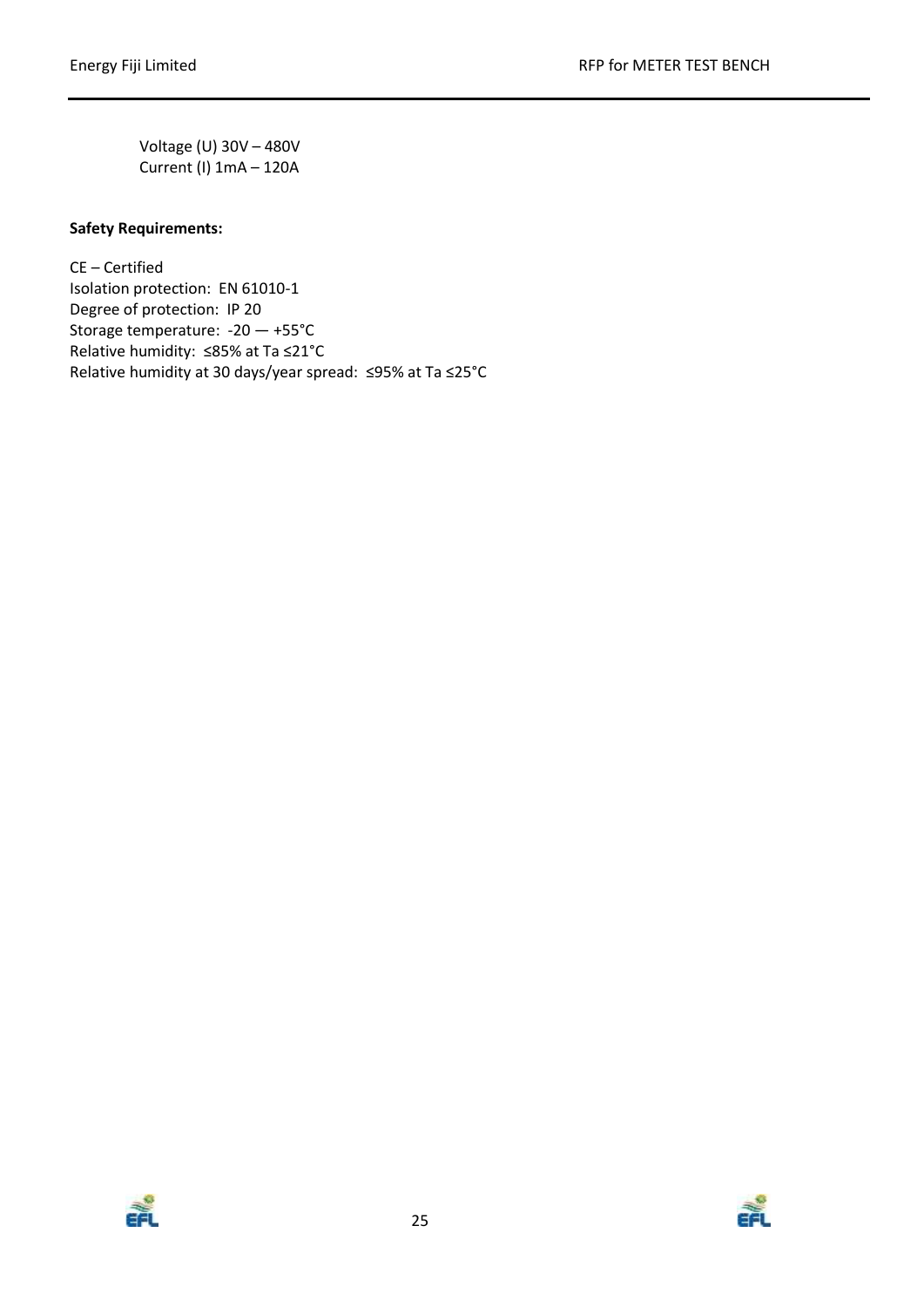# <span id="page-25-0"></span>**Tender Check List**

| The Bidders must ensure that the details and documentation mention below must<br>be submitted as part of their tender Bid |  |
|---------------------------------------------------------------------------------------------------------------------------|--|
| Tender Number                                                                                                             |  |
| Tender Name                                                                                                               |  |
|                                                                                                                           |  |
| (Attach copy of Registration Certificate)                                                                                 |  |
|                                                                                                                           |  |
|                                                                                                                           |  |
|                                                                                                                           |  |
|                                                                                                                           |  |
| 6.                                                                                                                        |  |
|                                                                                                                           |  |
| 8.<br>TIN Number: TIN Number:<br>(Attach copy of the VAT/TIN Registration Certificate - Local Bidders Only (Mandatory)    |  |
| FNPF Employer Registration Number: _________ (For Local Bidders only) (Mandatory)<br>9.                                   |  |
| 10. Provide a copy of Valid FNPF Compliance Certificate (Mandatory- Local Bidders only)                                   |  |
| 11. Provide a copy of Valid FRCS (Tax) Compliance Certificate (Mandatory Local Bidders only)                              |  |
| 12. Provide a copy of Valid FNU Compliance Certificate (Mandatory Local Bidders only)                                     |  |
| 13. Contact Person:                                                                                                       |  |
| I declare that all the above information is correct.                                                                      |  |
| Name:                                                                                                                     |  |
|                                                                                                                           |  |
| Sign:                                                                                                                     |  |
| Date:                                                                                                                     |  |